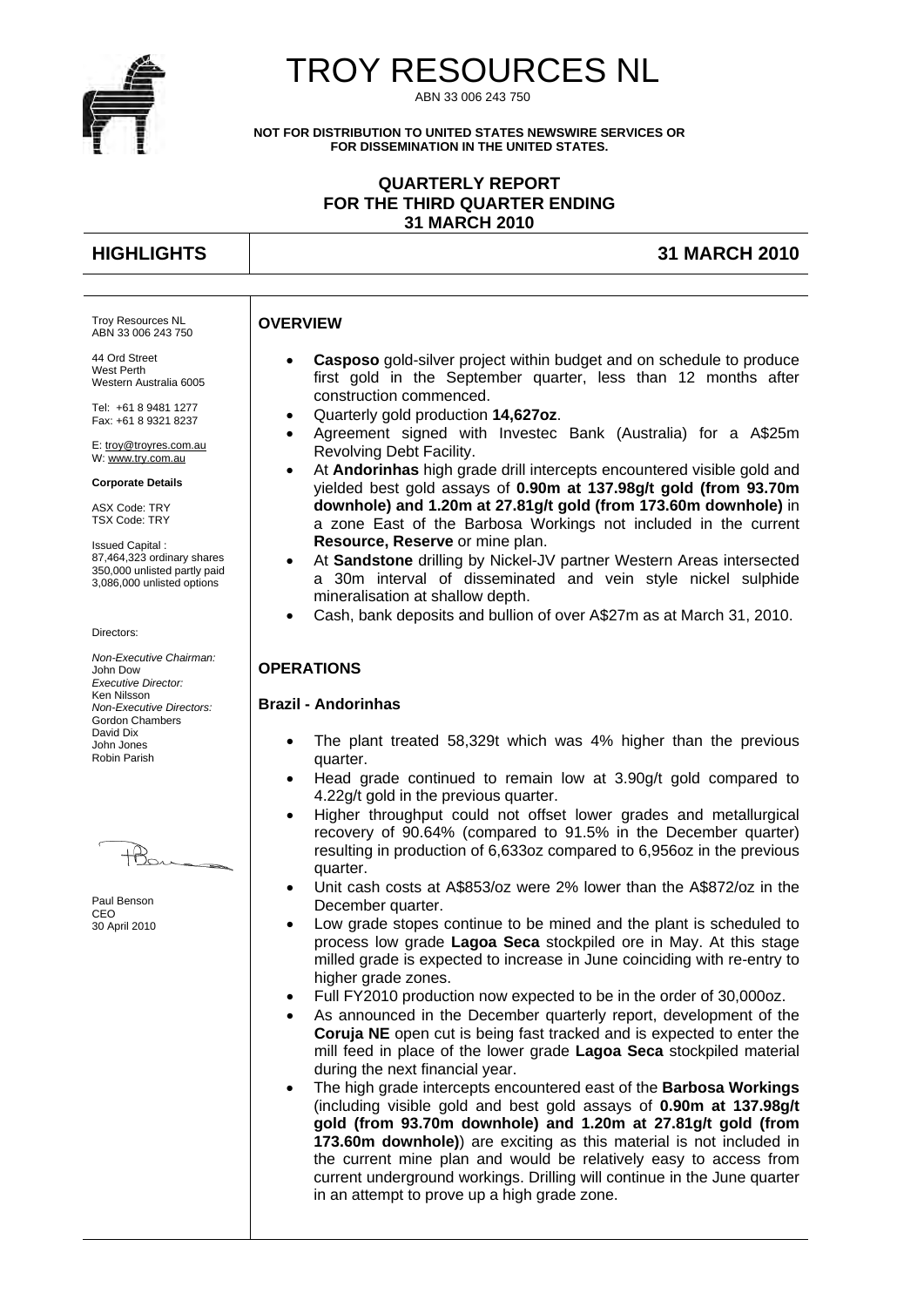

#### **Australia - Sandstone**

- Mining of the **Lord Nelson** pit was completed in mid March and low grade and mineralised waste stockpiles were treated for the remainder of the quarter.
- Harder ore, of slightly lower grades and difficult metallurgy, resulted in throughput of 103,322t and metallurgical recovery of only 91.39% compared to 124,999t and 94.6% in the previous quarter.
- Production of 7,994oz was 20% lower than the previous quarter.
- Lower throughput and gold production, longer haulage and harder ore resulted in unit cash costs of A\$1,039 per oz compared to A\$916/oz in the December quarter.
- Delays in approval for the mining of the small-tonnage medium-grade **Eureka Pit** will result in the mill processing low grade and mineralised waste stockpiles through to mid May. Eureka material will then be processed and it is expected the site will be closed and put on care and maintenance early in the new financial year.

### **PROJECT DEVELOPMENT**

#### **Argentina - Casposo**

- The project remains within budget and on schedule; with the first gold pour expected in the September quarter.
- During the quarter the McKinnons plant was transported from the port in Buenos Aires to site and fully assembled.
- Work continued on all areas of the plant with commissioning of the crusher conveyor section expected in late May and the remainder of the facilities in June and July.
- Mining of the initial **Kamila Pit** is progressing per plan with the aim of having approximately one month of mill feed on the ROM stockpiles before the mill commences production.

### **EXPLORATION**

#### **Argentina - Casposo**

 At the **Julieta Target,** an RC drilling program (10 holes/1043m) was focussed on the two known mineralised zones producing encouraging results including:

 **RCJ-10-38:** 

**8m at 6.96g/t Au\_eq from 33m, 5m at 3.55g/t Au\_eq from 52m, 3m at 5.66g/t Au\_eq from 81m, 1m at 9.86g/t Au\_eq from 12m** and

**RCJ-10-39:** 

**12m at 8.60g/t Au\_eq from 44m and 3m at 6.65g/t Au\_eq from 60m.**

Both zones remain open at depth. It is expected that an initial Mineral Resource estimate will be published on **Julieta** before the end of the financial year.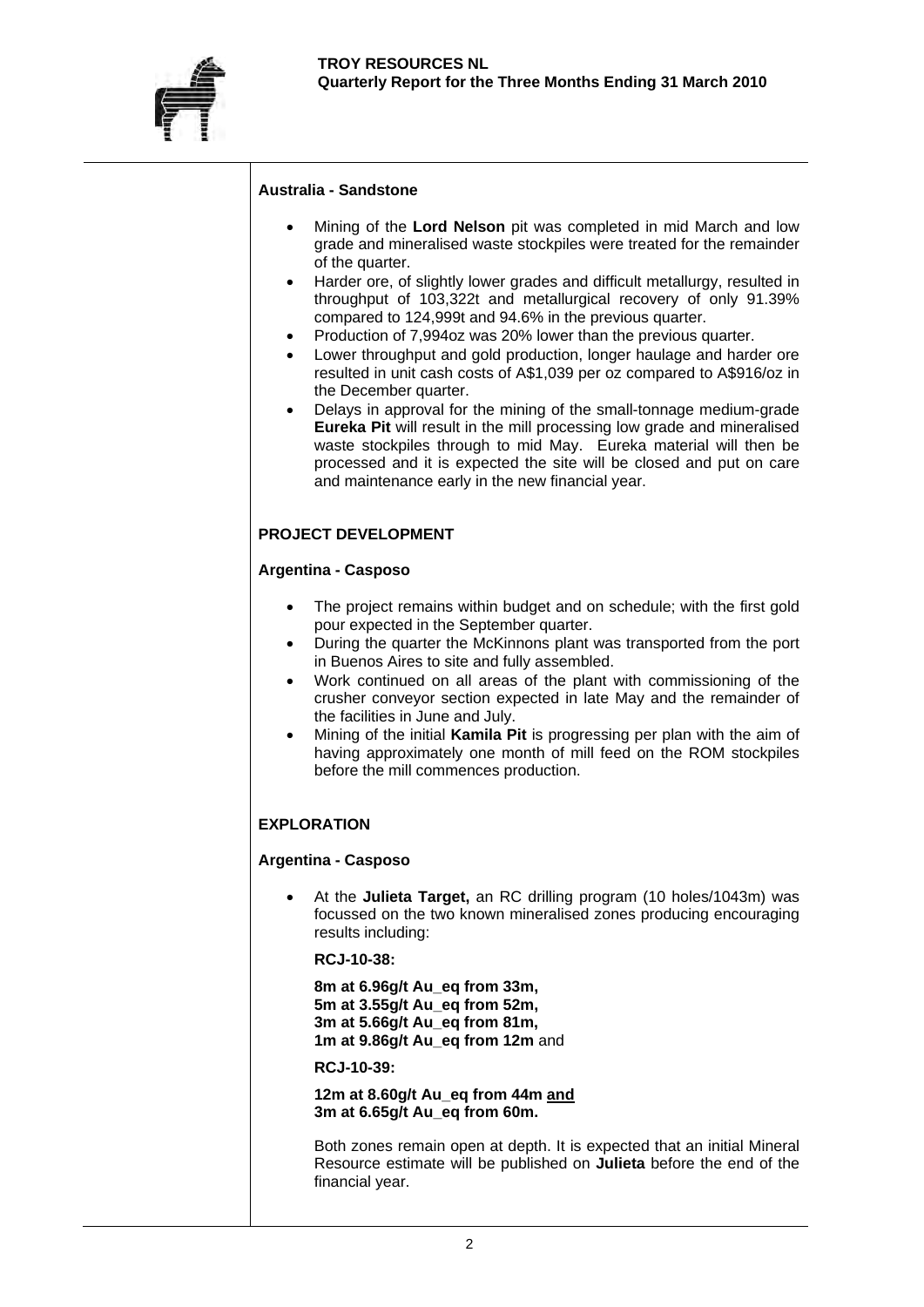

 Geological reconnaissance to the southeast along the **Julieta Vein** structure has identified a new 1km extension to the zone that hosts several outcropping veins. This represents a doubling of the known length of the **Julieta** structure.

#### **Australia - Sandstone**

 Drilling by Nickel-JV partner Western Areas intersected a 30m interval of disseminated and vein style nickel sulphide mineralisation at shallow depth in **"Area C"**. Preliminary Niton portable XRF estimates of the drill core returned spot values from **1.0% to 1.5% nickel** for the disseminated sulphides and up to **9.5% nickel** for the vein sulphides. Formal assays are pending. The nickel in **WAD002** is the first known significant occurrence of nickel sulphides reported at **Sandstone**.

#### **Brazil – Andorinhas**

 Drilling to test the possible continuation of the **Mamão** mineralisation to the east of the **Barbosa Garimpeiro** underground workings encountered visible gold and yielded best gold assays of **0.90m at 137.98g/t gold (from 93.70m downhole); and 1.20m at 27.81g/t gold (from 173.60m downhole).** The current interpretation suggests this drilling has intercepted the eastern continuation of the **M1 Lode** and main **Melechete Lode.** The **Melechete** structure gold intercepts are interpreted to represent a 100m down dip extension of the mineralisation detected in earlier shallower RC holes that included **MAC61; 3m at 25.77g/t gold**. This is significant as mineralisation east of the **Barbosa Workings** is currently not included in the Mineral Resource or Mineral Reserve.

### **CORPORATE**

- Troy signed a loan agreement with Investec Bank (Australia) for a A\$25m Revolving Debt Facility.
- Andorinhas Iron Ore The market for iron ore in the Maraba region of northern Brazil is strengthening. Troy is currently in discussion with a number of parties regarding the high grade iron ore Reserve on the Andorinhas leases. At this stage we think it probable that an agreement leading to the commercialisation of the deposit will be reached in the new financial year.

### **COMMENTARY**

Commenting on the quarter, Troy CEO Paul Benson said, **"The highlight for this quarter has again been the exceptional progress at Casposo. The McKinnons plant was delivered to site in early January and was fully reassembled by the end of the quarter. We remain on schedule and budget for the first gold pour in the September quarter.** 

**"We are making good progress elsewhere on the project including finalising the updated Mining Reserve and production schedule; which we expect to release in early May. We also have had success with in-fill drilling on the Julieta structure and expect to release an initial Resource for this deposit in the June quarter.**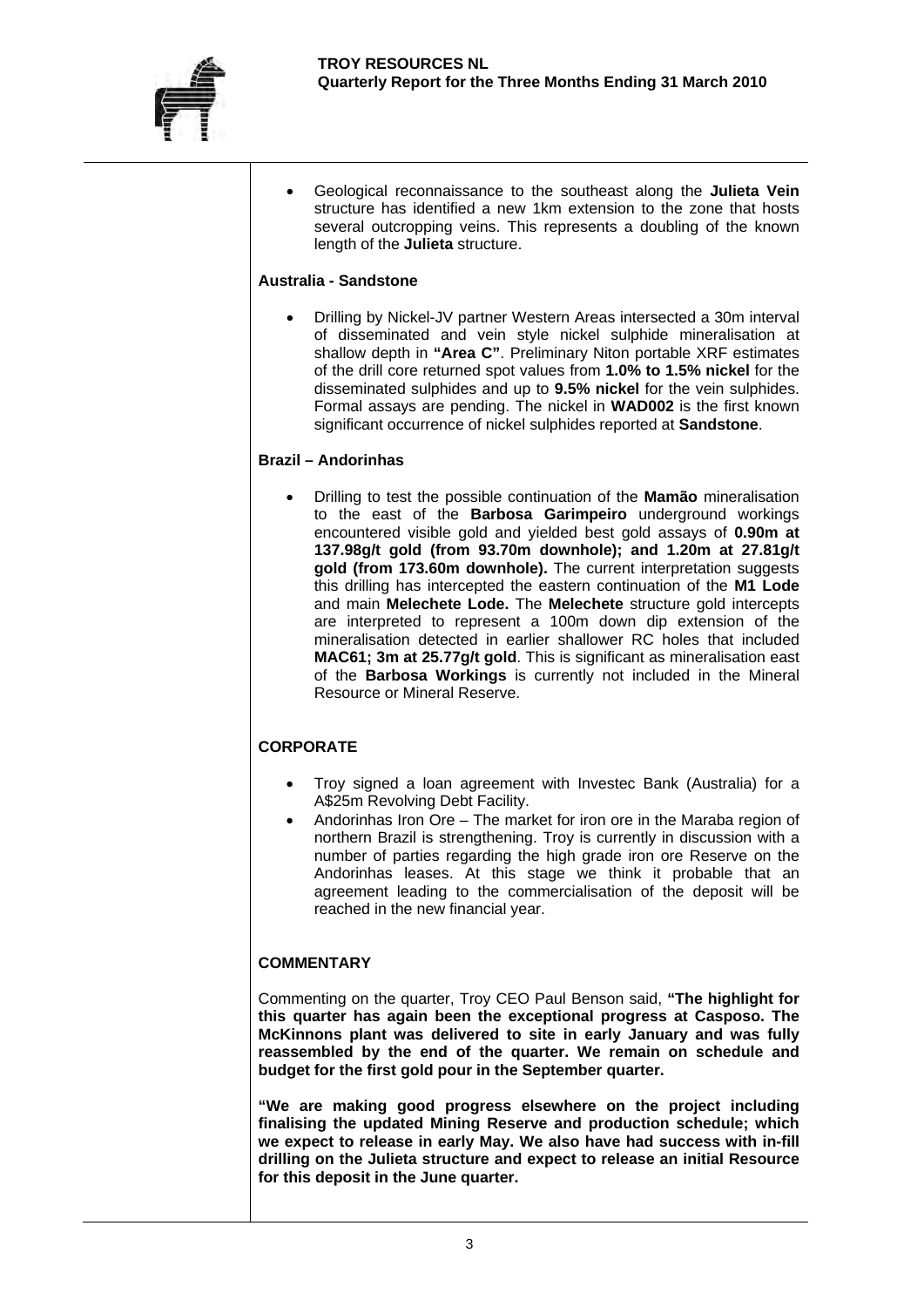

**"At the moment we are only RC drilling at Casposo, focusing on near surface targets. We expect to commence diamond drilling towards the end of the financial year which will allow us to move our focus to higher grade extensions of Kamila and commence drilling of the Castaño Nuevo leases.** 

**"At Sandstone we finished mining the Lord Nelson pit during the quarter and then processed low grade stockpiled material. We have one last pit to mine, the small-tonnage, medium-grade Eureka deposit and then expect the mine to close and be put on care and maintenance in the September quarter.** 

**"At Andorinhas we continued to mine in the low grade areas of the mine throughout the quarter. The earliest we expect higher grade stopes to come on line is June; necessitating lowering our guidance for the 2010 financial year to approximately 30,000oz.** 

**"We expect production in FY2011 to be significantly higher and will update the market in the June quarterly report after we complete mine planning updates, incorporating the addition of the Coruja NE open cut, and after we have a better understanding of the significance of the very high grade drilling results of the zone east of the Barbosa Workings.** 

**"This new east zone is particularly interesting because, although at depth, it could be accessed relatively quickly from the current Mamão workings."**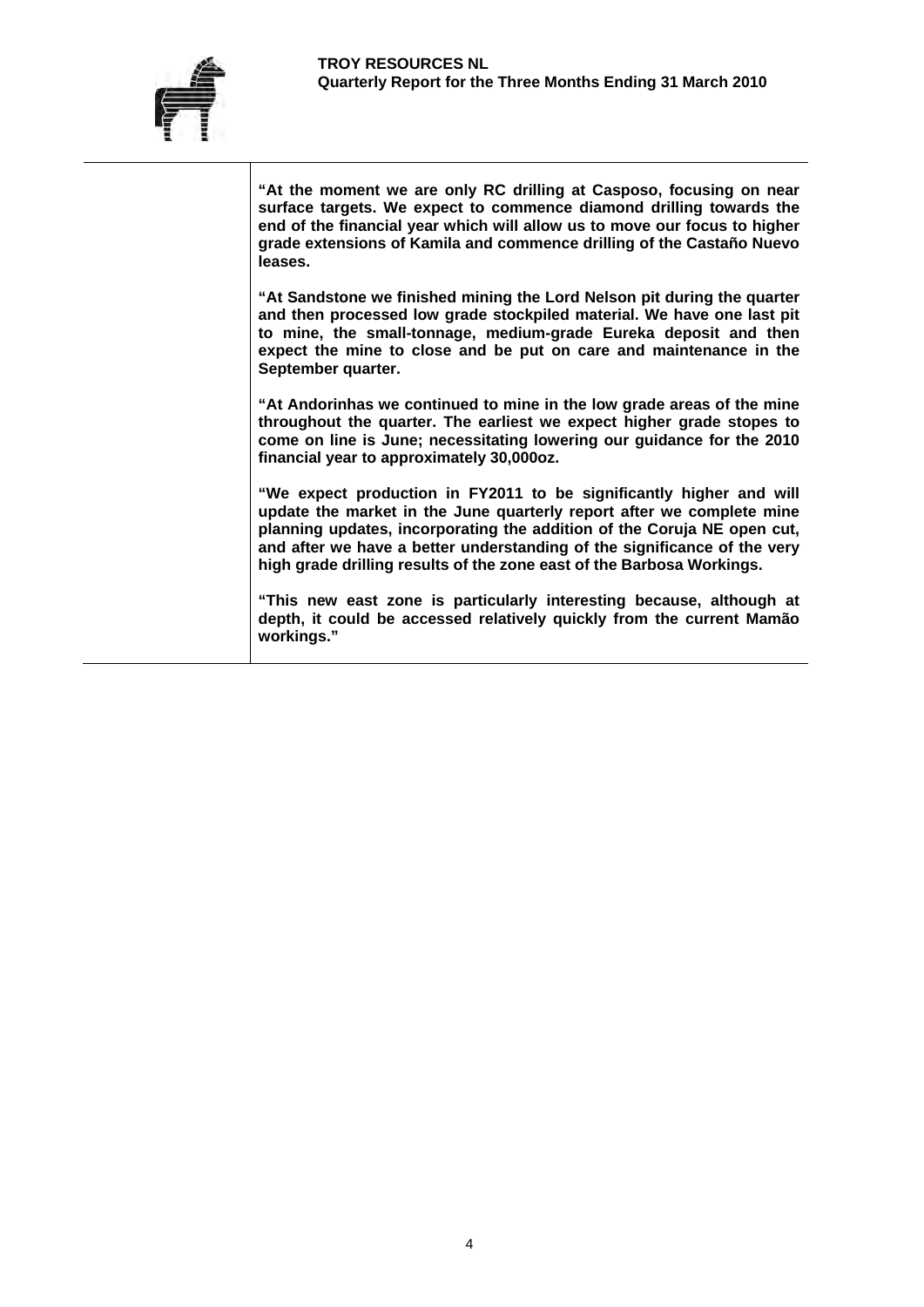

### **OPERATIONS**

### **ANDORINHAS - BRAZIL (Troy 100% through Reinarda Mineração Ltda)**

- The plant treated 40,045 tonnes underground **Mamão** ore for the January and March months. While for the February month 18,283 tonnes of **Lagoa Seca** stockpiled ore was treated. In total some 58,329 tonnes of ore were treated during the third quarter.
- Underground development at **Mamão** was 2.7% below budget due to poor availability of scoop trams. RML has purchased a second hand scoop tram which will assist with the attainment of development and production targets in the future.
- 4.67% decrease in gold production was recorded over the preceding quarter, 6,632oz with a unit cash cost of production of US\$768/oz.

|                                   | <b>March</b><br>2010<br>Quarter | March<br>2009<br>Quarter | 9 Months to<br>March<br>2010 | Months to<br>9<br>March<br>2009 | December<br>2009<br>Quarter |
|-----------------------------------|---------------------------------|--------------------------|------------------------------|---------------------------------|-----------------------------|
| <b>Tonnes Milled</b>              | 58,329                          | 52,845                   | 172,968                      | 155,345                         | 55,948                      |
| <b>Head Grade</b>                 | 3.90                            | 4.35                     | 4.63                         | 4.64                            | 4.22                        |
| <b>Recovery</b>                   | 90.64                           | 87.4                     | 91.45                        | 87.27                           | 91.5                        |
| <b>Gold Produced</b><br><b>OZ</b> | 6,633                           | 6.463                    | 23,760                       | 20.213                          | 6.956                       |
| Cash cost per<br>OZ.              | A\$853<br><b>US\$768</b>        | A\$710<br><b>US\$499</b> | A\$709<br><b>US\$628</b>     | A\$809<br><b>US\$582</b>        | A\$872<br><b>US\$787</b>    |

#### **Production Summary**

### **Occupational Health and Safety**

A total of 150,871 personnel hours were worked during the quarter with no lost time injuries.

#### **Results**

Mill feed consisted of two months of ore from the Mamão underground and one month from the Lagoa Seca stockpile. The mill head grade decreased to **3.90g/t** gold compared to **4.22g/t** gold in the previous quarter**.** Current production stopes are lower grade in comparison to those processed in the first two quarters of the year. As the mine opens up the lower levels of the mine it is anticipated that grade will once again improve. In addition to the processing of Mamão ore, lower grade **Lagoa Seca** ore at **2.13g/t gold** has also been treated.

RML has initiated several projects to increase production, reduce dilution and increase safety at the **Mamão** underground mine. The **Melechete** ore body has had falls of ground towards the end of stope life on the Melechete-1160 to 1100 Levels. In order to eliminate these falls of ground the stopes are now being cable bolted. In the lower reaches of Melechete, below 1040 Level, the stope access will be transferred to the footwall thus reducing the stress at the intersection of the ore body and the stope access. In the **M2** ore body the method of stoping is currently changing from raise stoping to open shrink stoping. The introduction of shrink stoping will increase safety, as employees have a more secure surface to work from, increase production and reduce the over break in the stopes. In addition to changes in production the underground diamond drill rig is infill drilling the ore body.

With the decrease in overall grade in both **Lagoa Seca (2.13g/t)** and **Mamão (4.71g/t)** during the quarter the recovery has also decreased as a consequence from **91.5% to 89.94%**. Mill feed tonnage has increased from the previous quarter from **55,948 tonnes to 58,329 tonnes**. Despite the reduction the overall gold production the cost has also reduced from **US\$787/oz to US\$768/oz.**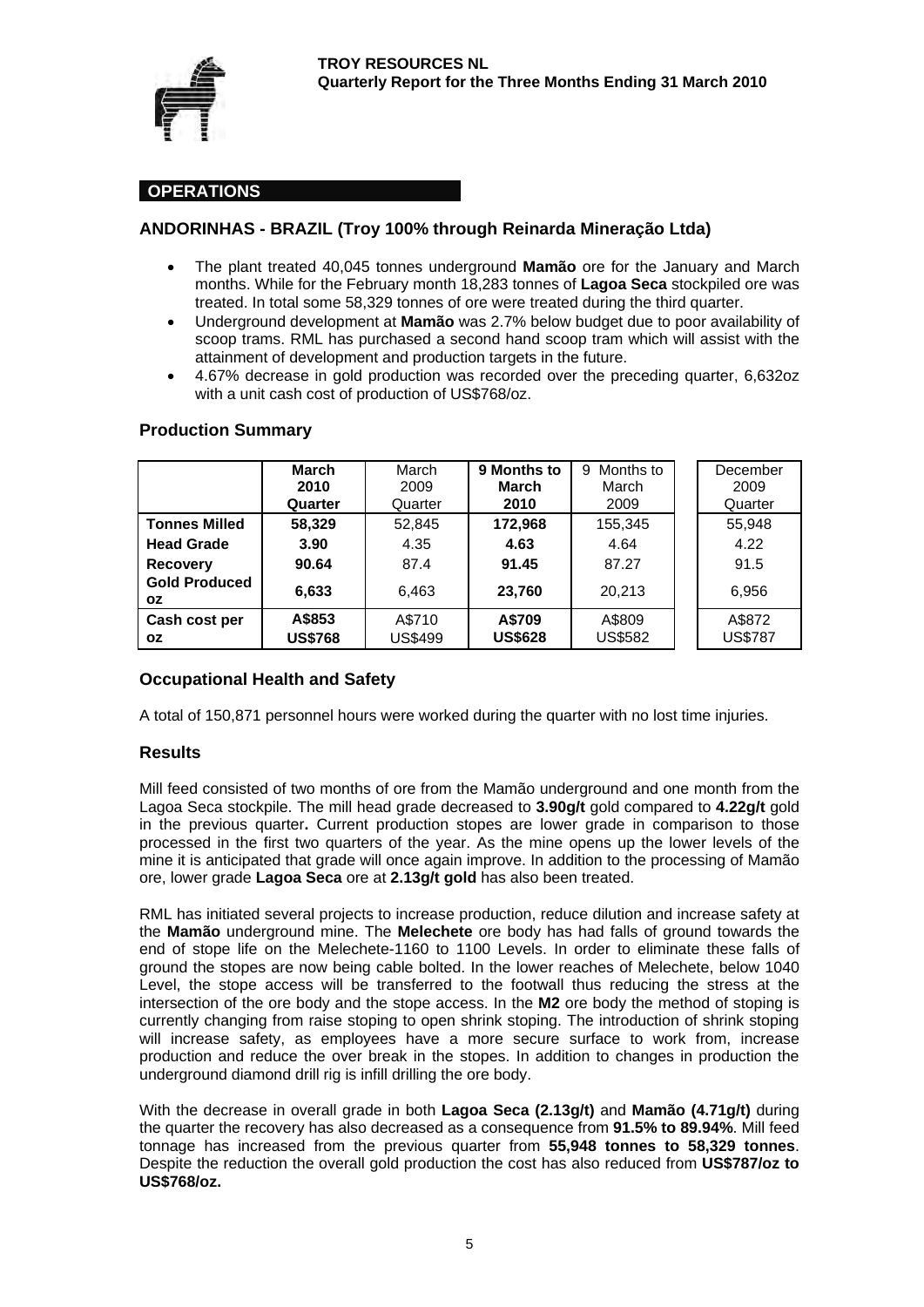

#### **Environment**

There were no environmental issues, accidents or incidents during the quarter. Tree seedlings from the Company's nursery and grasses have been planted around the mine tailings dam. A safety dam is in the process of being constructed in front of the existing tailings dam in accordance with Brasilian mine legislation.

#### **Mine Development - Mamão Underground Mine**

Jumbo development: A total of 934m were developed for the quarter.

#### **Permitting**

The Andorinhas operation has been issued the mine environmental license and more recently the mine installation license. The Company is currently fulfilling the requirements of the installation license and will be applying for the operation license within the next 90 days. In the meantime the Company continues to operate on the temporary permitting system.

### **General Comments**

Robbery. On February 22, 2010 Andorinhas mine was robbed by 10 well armed bandits. They took hostages, later released, and managed to steal 64.2kg of gold dore from the mine.

Electricity Supply to the site has now improved. CELPA, the power supplier has connected the mine to a new substation during the month of February and although there are still power failures and peaks in energy, supply is much improved.

#### **Processing**

The main shaft of crusher 3 broke early in January. Subsequently the Mill operated for the month using the reserve crusher. The detox and absorption tanks are in need of maintenance and will be repaired along with other areas of the Mill during the fourth quarter. During this period production will continue in line with budget requirements.

The Acacia storage tanks have been installed and the Acacia is operating well without interruption.

#### **Underground Mining Operations**

Development of the Melechete and M2 Lodes is proceeding well. In M2 the production method is in the process of being changed to open shrink stoping on M2-1120 W. The open shrink stoping method will be introduced in M2-1120 E and on M2-1140 and 1100 Level and below. The development of M2-1100 sill drive is well underway and will be concluded during the fourth quarter.

The Company has had to overcome poor ground conditions in the current working areas of the Melechete ore body. Ground support has been reinforced with the introduction and installation of cable bolts in the stopes. To increase safety and productivity, further all access of ore bodies below 1040 Level will be from the footwall. Melechete-1100 sill drive has been finalised and Melechete-1080 sill development is nearing completion and will start production early in the fourth quarter. Melechete-1140 and 1120 production will be finished in the fourth quarter. These stopes will be replaced with Melechete-1180, 1060 and 1040 before the end of the financial year.

For the majority of the third quarter LHD availability had been low. The Company purchased a second hand LHD to improve production and allow maintenance to be performed without hindering production.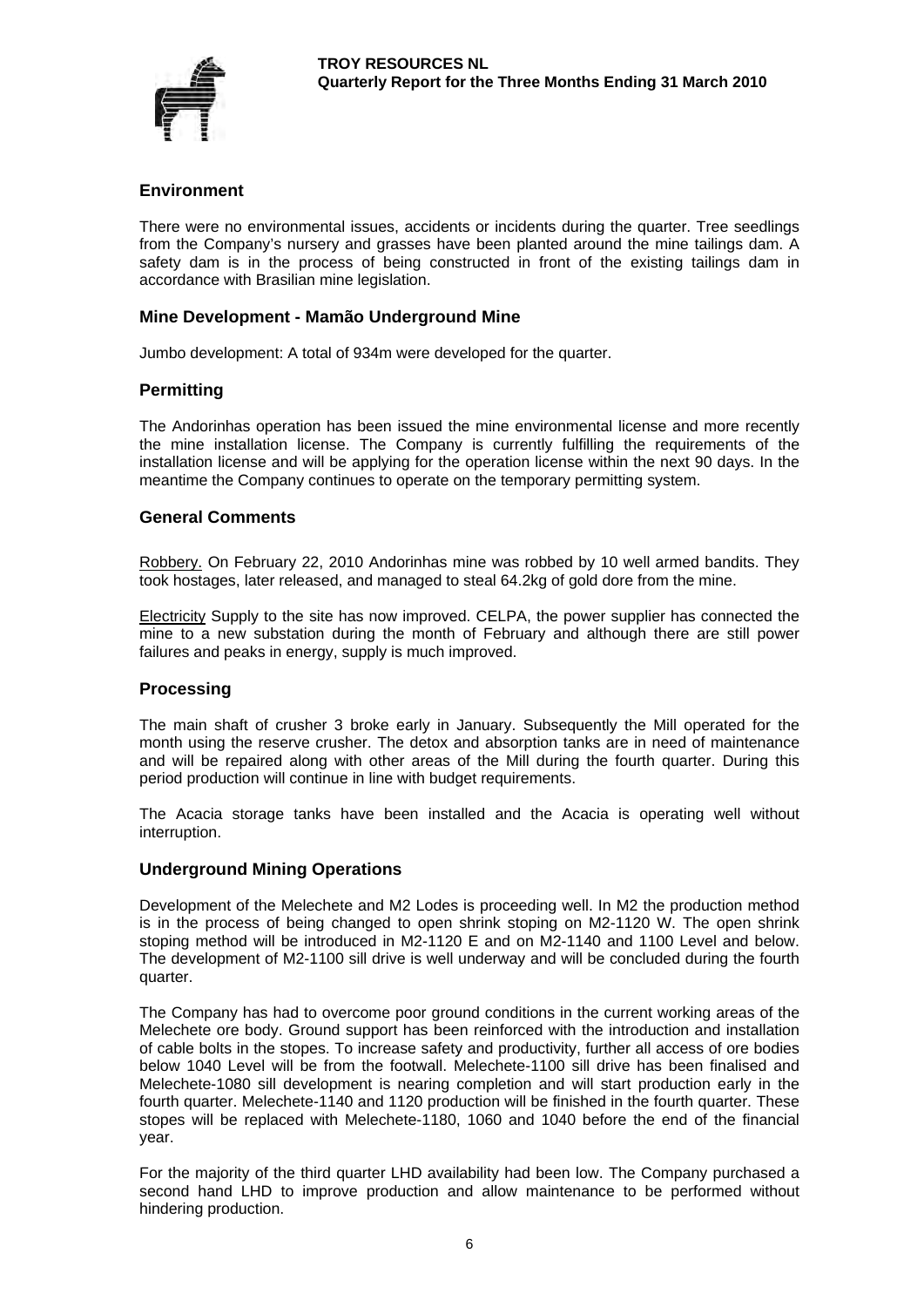

# **Community**

The Company has held several community relations meetings with the surrounding community and community leaders. The Company has held general safety and industrial safety training courses in Rio Maria. The Floresta sports ground, although seeding is currently being maintained and weeded by the Company. Once the ground is properly prepared it will be the responsibility of the community to maintain.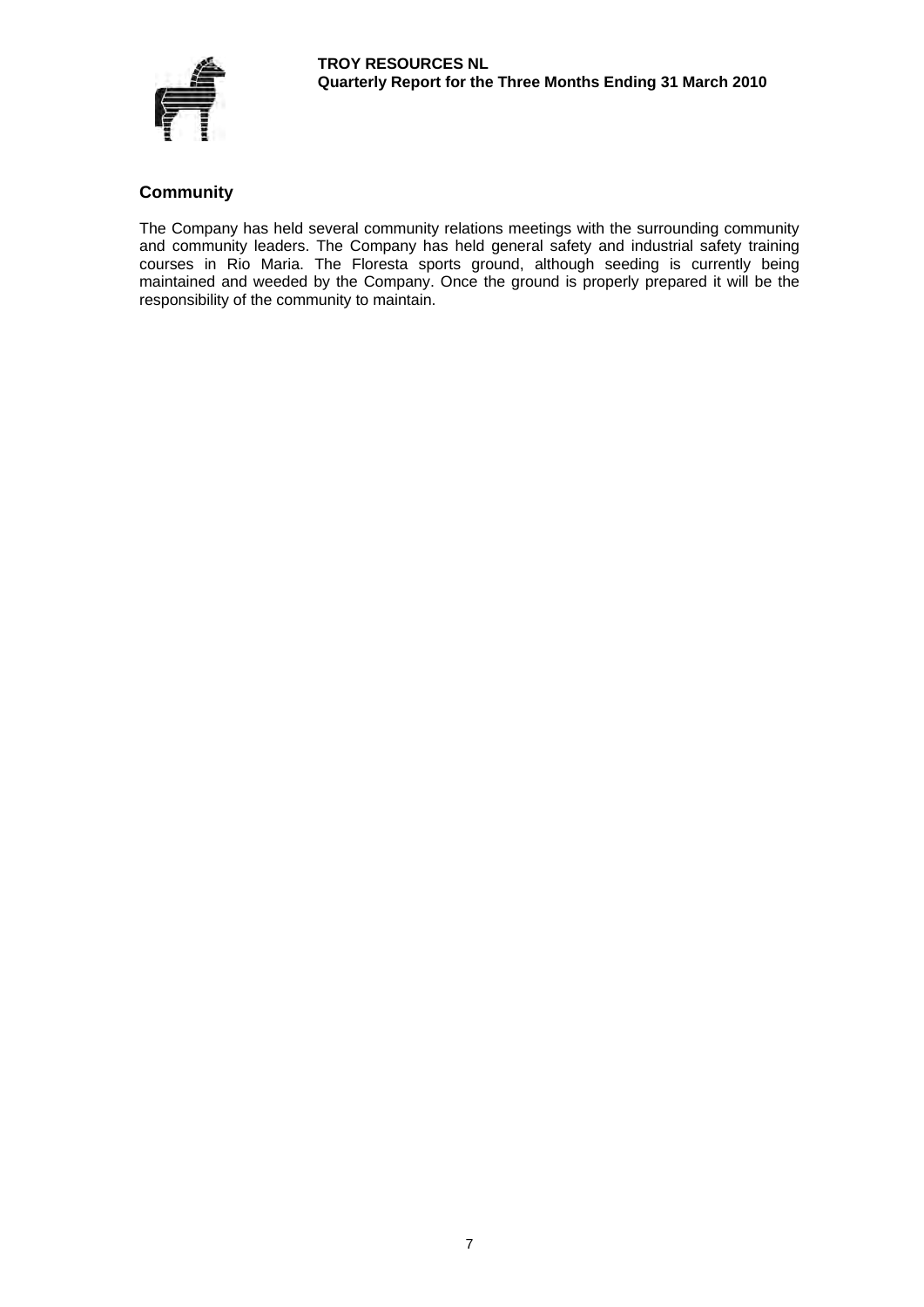

# **SANDSTONE - AUSTRALIA (Troy 100%)**

# **Production Summary**

|                            | <b>March</b><br>2010<br>Quarter | March<br>2009<br>Quarter | 9 Months to<br>March<br>2010 | Months to<br>9<br>March<br>2009 | December<br>2009<br>Quarter |
|----------------------------|---------------------------------|--------------------------|------------------------------|---------------------------------|-----------------------------|
| <b>Tonnes Milled</b>       | 103,322                         | 136,669                  | 358,387                      | 422.766                         | 124,999                     |
| <b>Head Grade</b>          | 2.64                            | 2.08                     | 2.36                         | 2.20                            | 2.66                        |
| <b>Recovery</b>            | 91.39                           | 88.7                     | 93.23                        | 89.37                           | 94.6                        |
| <b>Gold Produced</b><br>ΟZ | 7.994                           | 8.074                    | 25.049                       | 26.774                          | 10.112                      |
| Cash cost per<br>OZ.       | A\$1,039<br><b>US\$930</b>      | A\$539<br><b>US\$354</b> | A\$960<br><b>US\$875</b>     | A\$657<br><b>US\$485</b>        | A\$916<br><b>US\$832</b>    |

#### **Health, Safety and Environment**

Zero lost time injuries were recorded during the quarter; however there was a sizable slip on the eastern wall of the Nelson pit. No injuries or damage to machinery were recorded.

Senior first aid and advanced resuscitation courses were conducted during the quarter.

Extensive rehabilitation work has commenced on the Lord Nelson, Lord Henry and Bulchina waste dumps in preparation for the mine closure. It is anticipated seeding will commence early next quarter ahead of the winter rains. Work on rehabilitating the old tailings dams TSF1 and TSF2 will commence next month.

#### **Mining**

Mining of the Lord Nelson cut back was completed on March 14, 2010 due to persistent wall failures at the base of the pit. It is estimated that only 60 ounces of gold was lost due to the premature closure of the Nelson pit. A total of 130,467bcms of material was mined during the quarter including 60,060 tonnes of ore at a grade of 3.85g/t gold.

We have commenced pre-strip of the small satellite Eureka deposit.

It is anticipated this deposit will be mined in approximately two months yielding 41,500 tonnes of ore at 2.87g/t gold.

#### **Processing**

103,332 tonnes of ore at a grade of 2.64g/t gold was milled during the quarter, yielding 7,994 ounces of fine gold. Mill throughput decreased during the quarter due to several mechanical and electrical problems encountered with the hired Findlay cone crusher. Milling recoveries and the purity of the gold bars decreased because of increased sulphides in the ore mined from the deeper section of the open cut. The mill recovery averaged 91% for the quarter.

#### **General**

At this stage we expect the site to cease production and to be put on care and maintenance in the September quarter.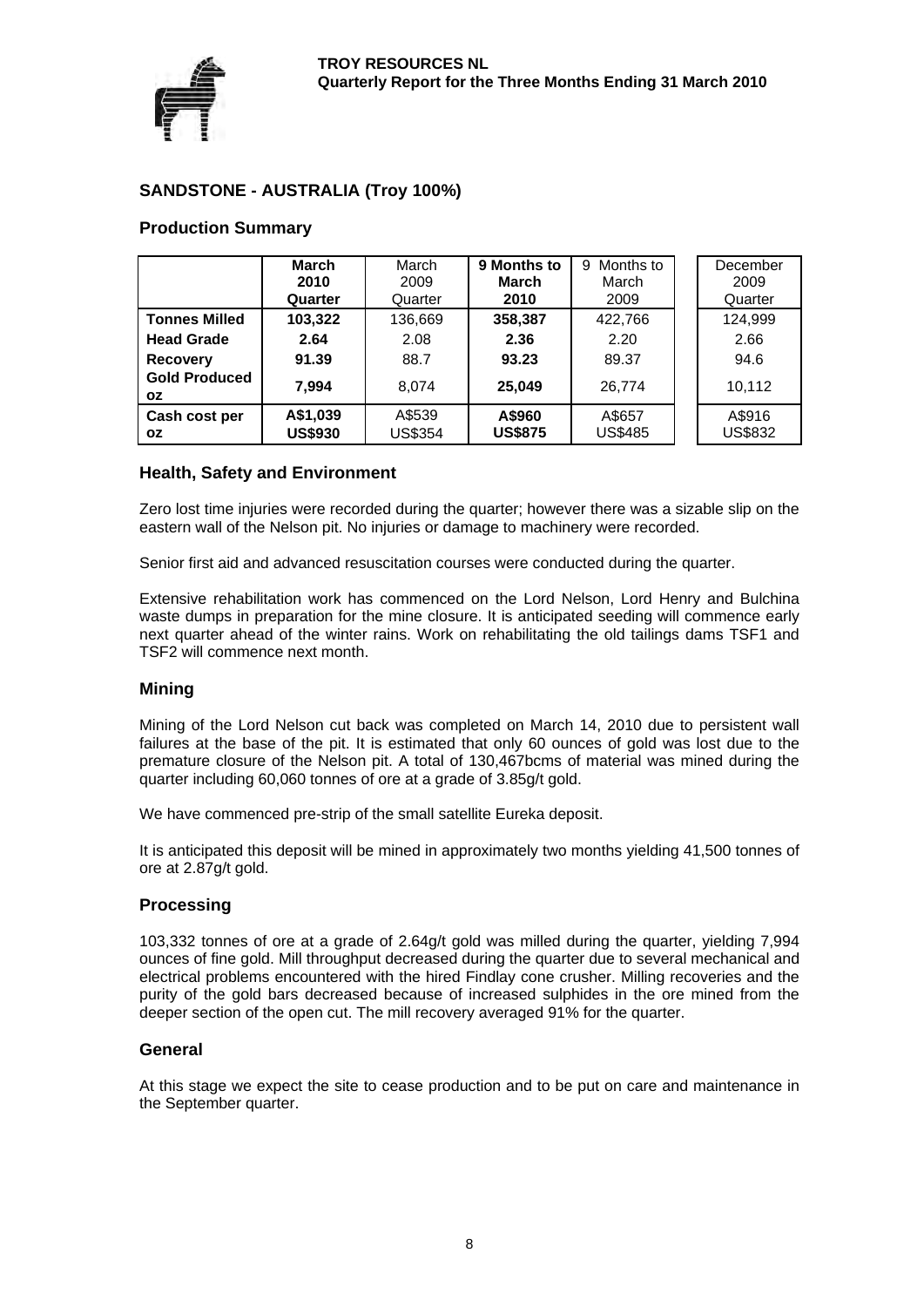

### **PROJECT DEVELOPMENT**

### **CASPOSO - ARGENTINA (Troy 100% through Troy Argentina Ltd)**

#### **Occupational Health and Safety**

Several minor accidents were recorded during the quarter, including 2 lost time injuries. Neither was serious and remedial actions were put in place to heighten awareness of problems with hand tools and lifting procedures.

At the end of the quarter approximately 200 people, including contractors, were working on site. This number will reduce to 100 – 150 during the remainder of construction.

#### **Environmental**

There were no issues and the site was regularly visited by Departmental inspectors.

#### **Construction Activities**

During the quarter the remainder of the McKinnons plant arrived on site and mechanical construction commenced on January 15.

By the end of the quarter the total McKinnons plant was assembled, including design changes and the crusher and mill motor control rooms. Activities remaining for the front end of the plant include alignment of the grinding mill and drive systems, construction of the new scats circuit and the mill feed conveyor, which are all new additions. In addition, the Crusher stockpile withdrawal tunnel is awaiting completion.

Electrical installations were started with an estimated completion date in late May. Subject to the arrival of conveyor belts, commissioning of the crushing system is also scheduled for late May and the remainder of the McKinnons plant by mid to late June.

The refinery area design, and purchase orders for machinery and tanks were completed by the end of the quarter; and contracts let for the construction of all tanks, thickeners, civil work, electrical installations and refinery buildings, including all site specific designs and Government approvals. A contract was signed for design and implementation of a central processing control system with an Australian supplier.

All service buildings are on schedule for completion by late May including sample preparation, assay laboratory, office, first aid station, food preparation and canteen facility.

The waste water systems were completed, permitted and brought into use. The fresh water well with water purification and distribution system was completed at the construction camp which also serves the main farm buildings at the Company's Vila Corral property.

The bore-field bores, collection tank, and 8km of pipe line were completed including pressure tested and commissioned with water delivered to a site dam. The line and facilities were inspected by the water authority, advertised for public comment without protests with final license pending in mid May.

A large number of new pieces of equipment manufactured in various parts of the world are scheduled to arrive before the end of June.

The State power line will not be installed until later in the year so a temporary 6MW power station is being installed in time for commissioning and start up.

Clearing and foundation work was started for the tailings and waste dump areas with new designs submitted for approval.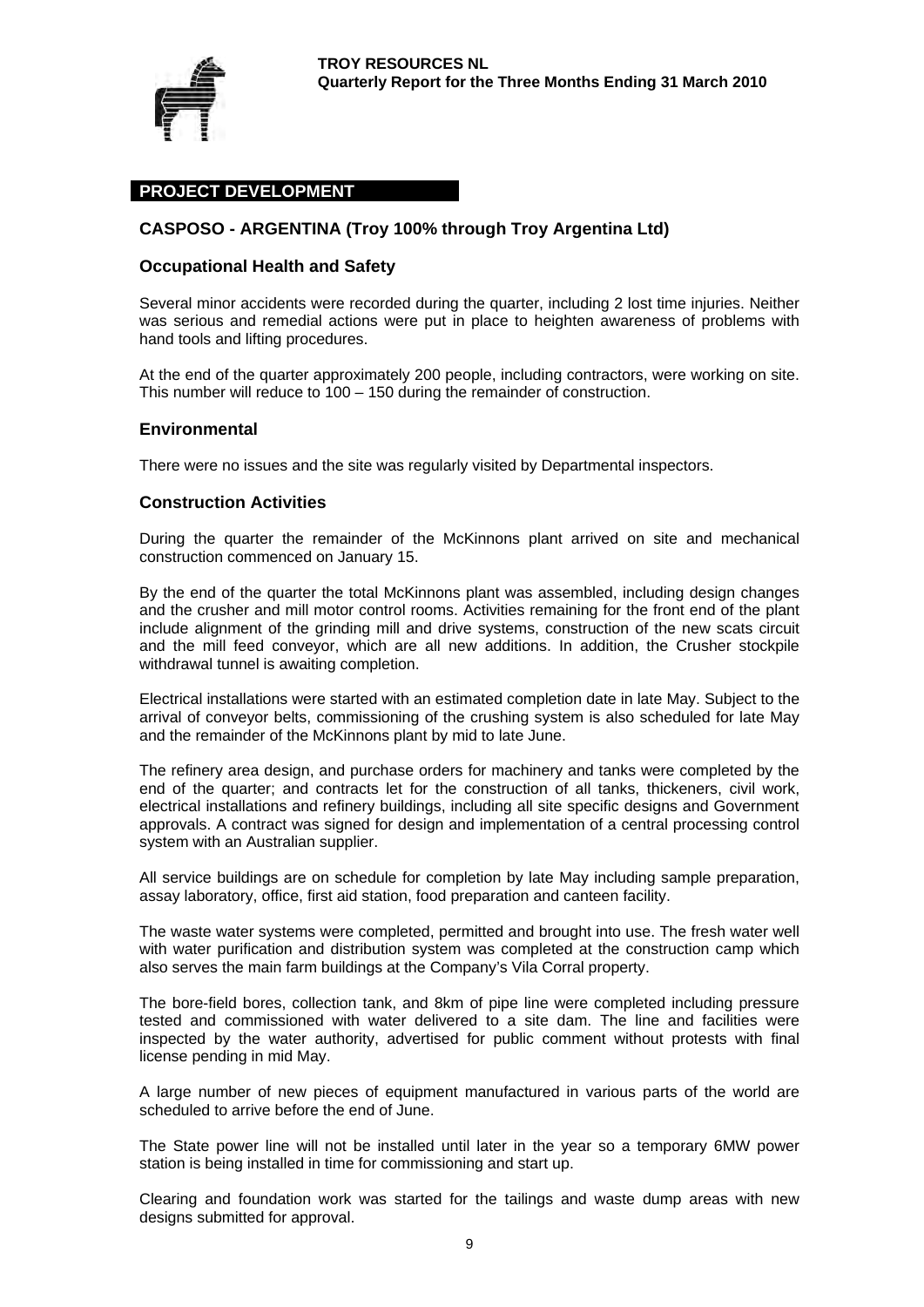

The project remains on budget and is scheduled to pour first gold in the September quarter

#### **Mining**

Pre-strip mining was started at the Kamila open cut at the end of January with a total of 76,000bcms excavated by the end of the quarter. A local mining contractor was engaged on a three month trial basis and a similar arrangement was put in place for drill and blast. All material excavated was used for construction of access ramps and as fill for the tailings area. In addition, the B-Vein area was prepared for mining to expose the ore with a planned start up in May to add ore sources for mill feed. Grade control drilling at Kamila on the Aztec Vein confirmed model predicted grades. The mine is now operating 24 hours per day with one large excavator and three blast hole drill rigs. The explosives magazines were constructed, with approval of the facilities pending.

#### **Permitting**

During the quarter work continued on the final permit submission and to fulfil all conditions required to obtain final certification. All approvals are on schedule and the remaining major applications have been submitted covering tailings design, waste dump design, facility close down provisions, and monitoring plans.

Environmental monitoring which includes air and water quality monitoring for the total area influenced by Casposo operation continued during the quarter. This includes water flow measurements in a number of creeks in the surrounding area.

The annual mining rentals and renewals were paid as required. All required permits are up to date including earth moving, blasting and environmental permits.

#### **Administration**

Site administration was set up to control the construction camp, receive and dispatch goods and machinery, normal cost control, and personnel and equipment hire. Additional personnel were appointed to the San Juan office to assist in purchasing and accounting.

A microwave communication system was constructed to link the project to the central computer server in San Juan providing fast and reliable internet connection for the two work areas in Calingasta, the total operating site and Vila Corral. Mobile phones work on site for voice communication.

#### **Community**

Troy continues to operate the Calingasta Community Social Office which now has several staff. Social activities for the quarter included;

- Providing limited bandwidth internet access to the technical school in Calingasta as no internet connection was previously available.
- Organising a festival every Sunday in January and February in the main Calingasta square which attracted between 1000 - 1500 people each week. Activities at the event included volleyball and soccer competitions.
- Troy, together with Casposo contractors, supported the Carnival in Calingasta which is the main community event in the calendar year.

Troy also teamed up with Xstrata copper, to repair a well which provides part of Calingasta with drinking water.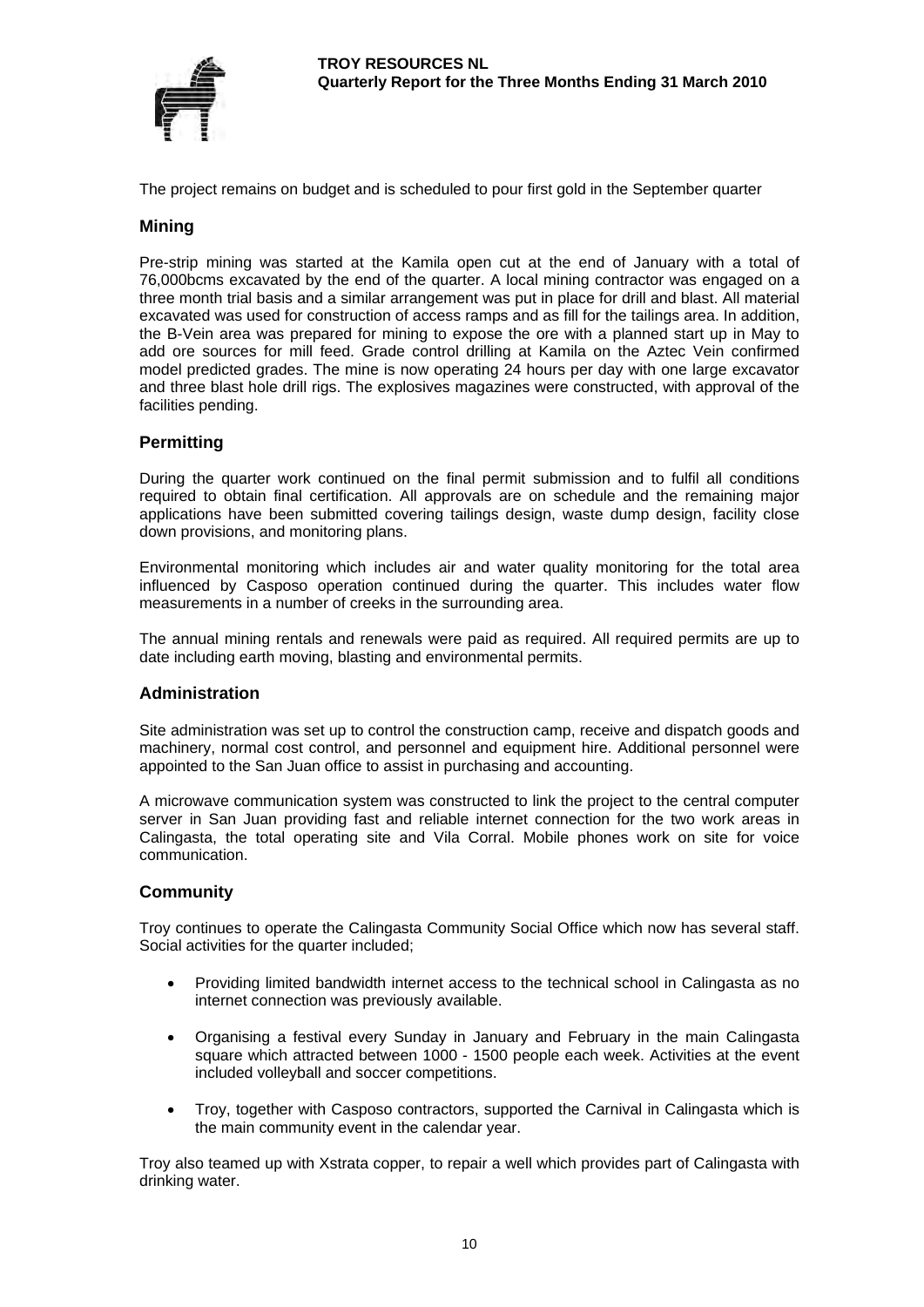

Other activities included providing schools in the area with equipment, donating posts for local advisory signs and assisting with travel costs for local participants to attend sporting events in San Juan.

As part of Troy's operating commitments various training programs are being provided. These include English classes twice per week for children in Calingasta with approximately 80 children attending; gymnastic classes to eight small schools in the region; singing and music workshops and courses for mining operators in conjunction with the University of San Juan.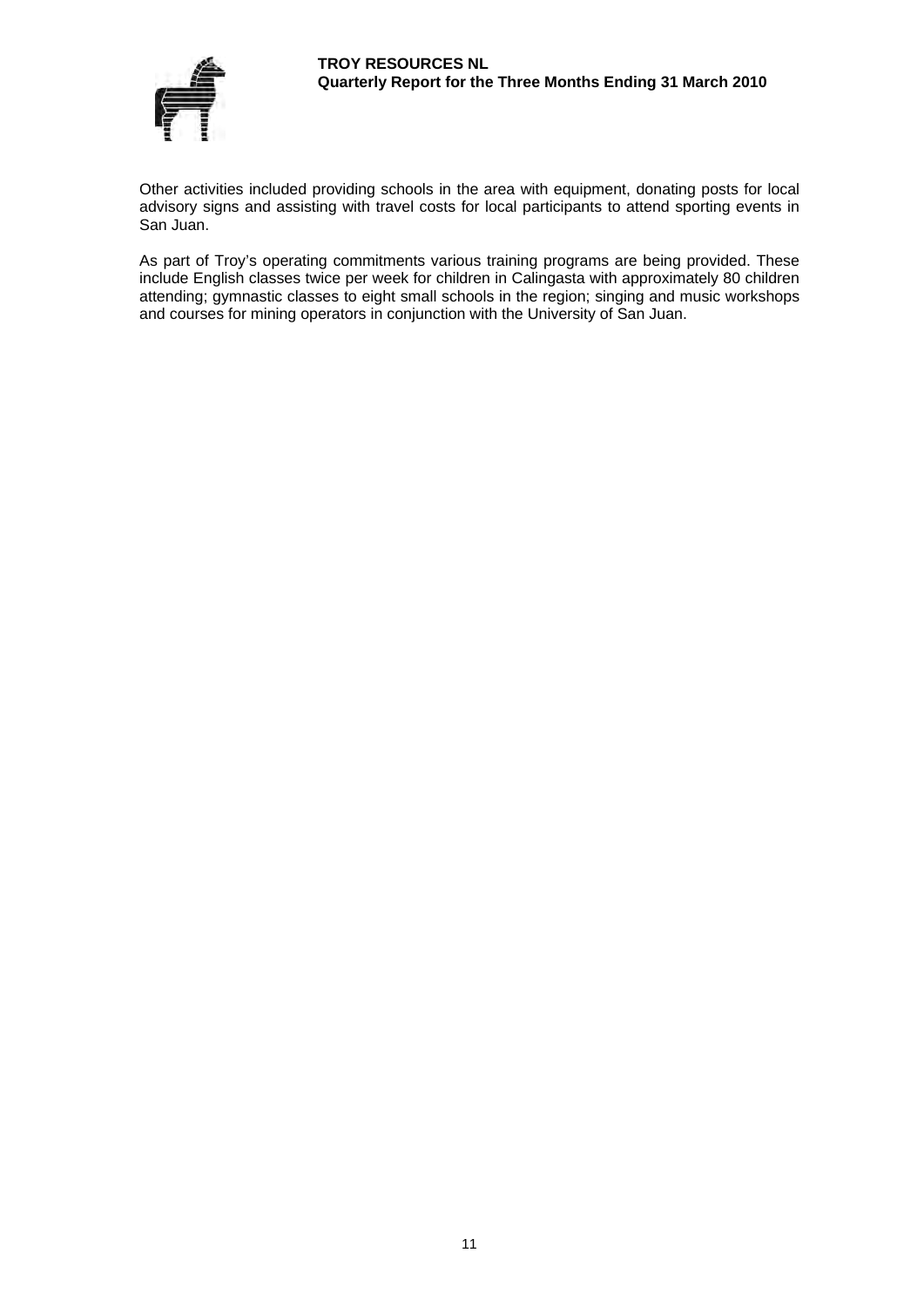

#### **EXPLORATION REPORT**

#### **EXPLORATION – ARGENTINA**

#### **Casposo Project (Troy 100%)**

At the **Julieta Target,** a Reverse Circulation (RC) drill program (10 holes/1043m) was completed in late February. This drilling focussed on the two known zones within a 1km northwest – southeast trending structural corridor. The program was designed to better define the vertical extent and continuity of the mineralisation at shallow depths. Both zones remain open at depth.

On the northwest end of the **Julieta Target** as expected **RCJ-10-34, RCJ-10-35 and RCJ-10- 36** encountered brecciated (minor banded) quartz –carbonate (adularia) veins with minor veins splays and weak stockwork zones. The main vein varies from 5m to 7m in width downhole. Best intercepts included; **RCJ-10-35: 3m at 2.40g/t Au\_eq from 76m** and **RCJ-10-36: 3m at 5.52g/t Au\_eq from 59m.**

**RCJ-10-38 and RCJ-10-39** collared in the central portion of the **Julieta Prospect** intercepted a vein breccia in the hanging wall of the late trachyte dyke. The assays returned high grade goldsilver mineralisation: **RCJ-10-38: 8m at 6.96g/t Au\_eq from 33m, 5m at 3.55g/t Au\_eq from 52m, 3m at 5.66g/t Au\_eq from 81m, 1m at 9.86g/t Au\_eq from 12m and RCJ-10-39: 12m at 8.60g/t Au\_eq from 44m** and **3m at 6.65g/t Au\_eq from 60m.**

The mineralisation is hosted in dacite-andesite ash flows, with weak to moderate propylitic – argillic alteration (see Figure 1, Figure 2 and Table 1).



**Figure 1: Julieta Target 2010 Drilling Highlights**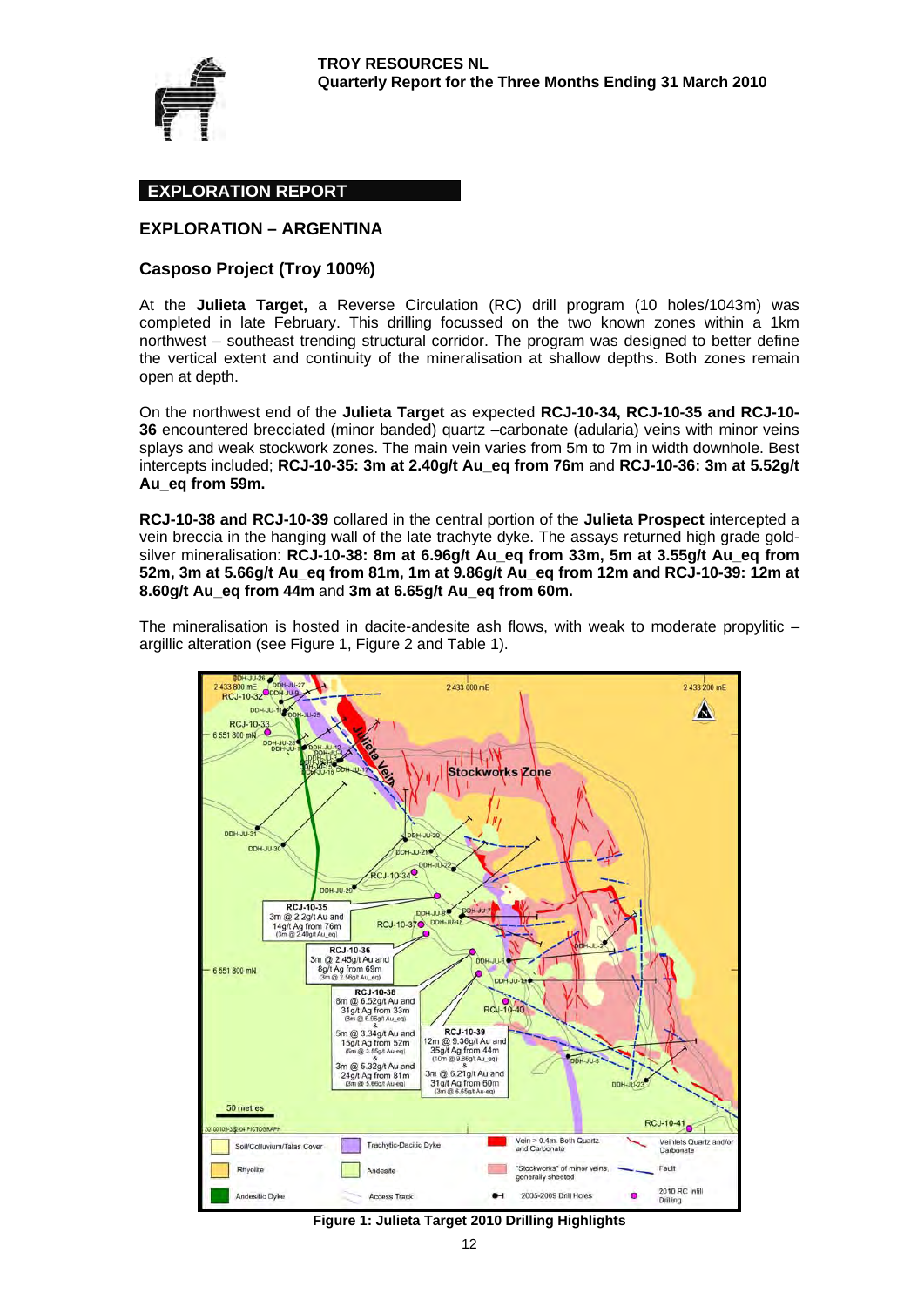



**Figure 2: Julieta Target Longitudinal Section with Recent Drill Intercepts** 

Additional QAQC check sampling is currently in progress and once the check sampling is completed a geological model will be compiled and a block model developed followed by initial Resource estimation for the **Julieta Target,** which is expected to be completed in the next quarter.

Geological reconnaissance to the southeast along the **Julieta Vein** structure has identified a new 1km extension to the zone that hosts several outcropping veins. These include: a northwest - southeast striking quartz-calcite vein exposed over a total strike length of 160m and a northsouth striking, outcropping quartz-calcite vein mapped over a 90m strike length. Vein width varies from 0.3m to 1.1m and the veins dip at a relatively high-angles (subvertical). Adularia is common in both quartz-calcite veins, as well as banded-brecciated with sections of well developed crustiform/colloform textures (see Figure 3).

The veins are hosted with a package of rocks that includes; porphyritic andesite, rhyolitic flows and minor andesite ashflow tuff. A series of felsic and mafic dykes (late) cut the veins. Several quartz–carbonate stockwork zones up to 2m wide were mapped. Current plans are to complete detailed geological mapping and systematic channel sampling in these veins to better define drill collars for a preliminary RC drill testing before the onset of winter.

To date, six new trenches (37m/35 samples) were completed and an additional 13 rock grab samples collected during field mapping along the northwest - southeast trending brecciatedbanded quartz-calcite veins. Trench and rock chips assays are pending.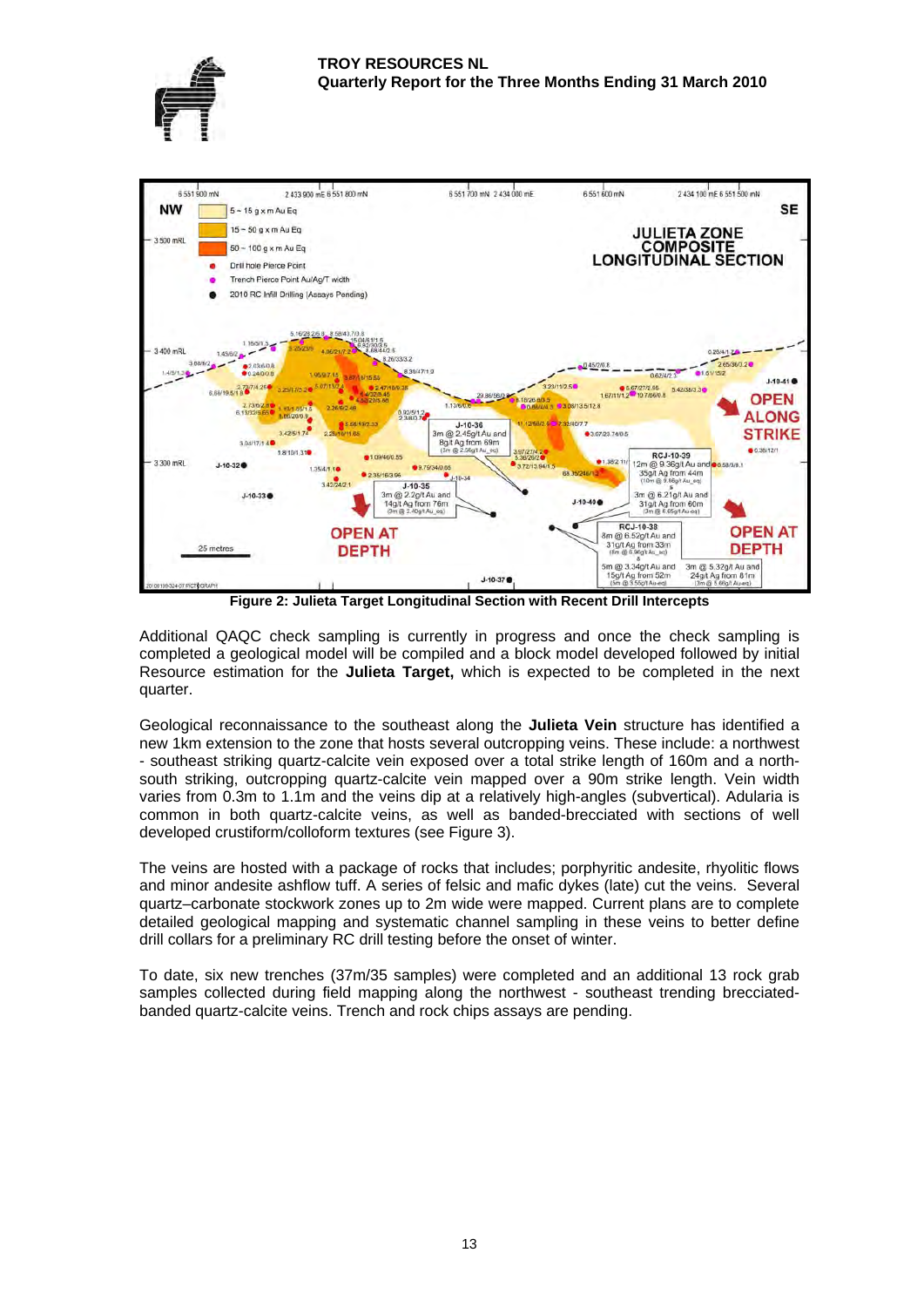



**Figure 3: Julieta Southeast Target Geology** 

On the **Kamila-Mercado Gap Target,** drilling continued focussed on testing both the northwest extension of the **Kamila** structure and the **Inca-Mercado** structure. From December 2009 until March 2010 a total of 10 RC holes/1808m were drilled in an attempt to infill this drilling gap within the main northwest – southeast corridor with the **Kamila Resource** bordering the "gap" to the southeast and **Mercado Resource** situated just northwest of the "gap".

Significant assay results received to date include; **RC-10-23** that returned **1.80g/t gold – 290g/t silver over 1.0m** and **RC-10-21** that returned **3.77g/t gold – 186g/t silver over 4.0m,** including **7.06g/t gold – 293g/t silver over 2.0m** confirmed the continuity at depth of **Inca-Mercado Vein**  (see Table 2). The veins are hosted into andesitic flows, intercalated with aphanitic felsic dykes. The mineralised interval consists of brecciated – banded quartz veins from 183m to 203m (downhole length) with narrows splays and stockwork zones extending the structure bellow the 2300mRL. The alteration included moderate to strong silicification (illite-smectite-pyrite) near the vein structure, grading to propylitic (chlorite – epidote – pyrite abundant) away from the veins and deeper in the andesite host rocks.

In March RC drilling commenced to test a second drilling "gap" along the favourable northwestsoutheast trending structural corridor between the **Mercado Resource** and the outcropping veins at **Mercado NW Target**. By month end, four holes **(RC-10-28 – RC-10-31)** have been completed for a total of **916.5m** drilled. Several holes also targeted the **Mercado Resource** at depth below 2400RL. These holes confirmed the continuity of the zone for a further 100m vertical to the 2300RL. The zone consists of brecciated-banded quartz veining within stockwork zones (ranging from 2m to 4m downhole width) and hosted in propylitic altered andesitic flows. Subparallel aphanitic felsic dykes occur above and within the veins. Assays are pending. Stepout drilling to the northwest at 100m spaced section lines is continuing.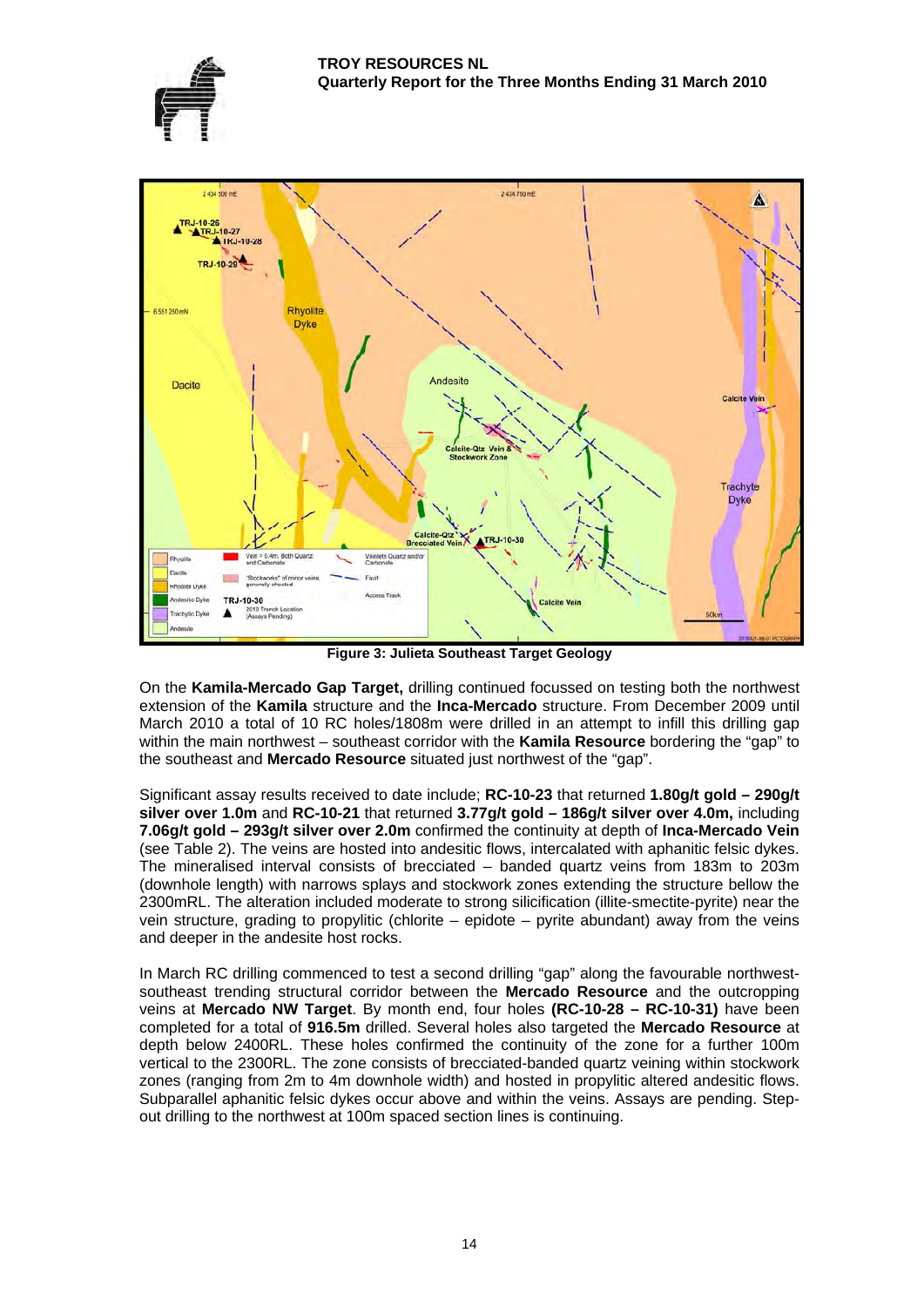

# **Castaño Nuevo Property (Troy Option earning 100%)**

A compilation of historical information for the **Castaño** area was undertaken in January. Field work commenced with a series of reconnaissance geological mapping, rock grab sampling and prospecting traverses over **Castaño Nuevo Property.** Exploration focused on evaluating all known mineralised zones at **Castaño**. After this property wide assessment is completed target areas will be ranked and detailed follow-up work planned.

Gold mining activity started at the end of the last century at the **Castaño Nuevo Mine** and focussed on the low sulphidation epithermal vein system (comprising five veins). The mine workings have been flooded since the 1930's. Historic production records are not well documented and there is very little information regarding the grades and the volume mined. From the available government records the average grade of ore at **Castaño Nuevo** is believed to be about **20g/t gold**. The latest activity at this mine was during the 1960's when an Argentinean Government crown corporation reprocessed the tailings.

The most recent exploration was completed between 2003 and 2005 and included ground geophysics (Induced Polarization and Magnetics) over a buried porphyry target and a high sulphidation target located just west of the outcropping low sulphidation veins. The programme comprised a total of four shallow RC holes; two into each area respectively solely based on surface alteration mapping and geophysics. Channel sampling by previous explorers of the low sulphidation vein exposures in the historic underground workings was also completed and yielded gold assays ranging up to **15g/t gold and 150g/t silver.**

# **EXPLORATION – AUSTRALIA**

#### **Sandstone WA - Two Mile Hill Project**

#### **West BIF Target**

All assays were received from the six Diamond Core "DC" holes (1411m) targeting massive pyrite replaced banded iron formation (BIF) on the west side of the **Two Mile Hill** tonalite intrusive (See Figure 4 and Table 3). Although most of the recent holes did intersect pyritic altered BIF, the widths of the mineralisation are significantly less than in earlier drill intercepts. The mineralisation still remains open up-dip to the south-west of **TDD040** (**4.5m at 25.22g/t gold from 195m**) and **TDD041** (**4.11m at 19.39 g/t gold from 195m**) which lie on sections 6892570N and 6892560N respectively.

The southernmost drill holes **TDD042** and **TDD043** effectively closed off the high grade mineralisation located at the base of the BIF but did intersect moderate grade mineralisation in the centre of the BIF related to narrow, shallow southeast dipping quartz veins similar to those seen in the tonalite stock.

Drill hole **TDD044** also did not intersect massive sulphide mineralisation in the base of the BIF but did intersect **5.2m at 8.66g/t gold from 176.8m** in the upper part of the BIF proximal to steeper south-southwest dipping quartz veins. This zone is likely to correspond with the upper mineralised zone of **4.4m at 2.72g/t gold from 188m** in discovery hole **TRCD733**. The lack of basal BIF mineralisation in this hole closes mineralisation off to the north.

**TDD041** successfully intersected the basal massive pyrite mineralisation returning assays of **4.11m at 19.39g/t gold from 195m**. The massive pyrite exists as two discrete 50cm wide beds which have later been cut by a narrow aplite dyke. Folds in the BIF above the mineralised zone had a northeast plunging fold axis with an axial plane dipping -40° to the southeast. Since BIF was intersected lower than expected in the northern portion of the mineralised zone in holes **TDD045** and **TRCD821**, it is interpreted that the bedding has been deformed to give a broad, open, antiform which subsequently may be acting as a conduit for the tonalite derived mineralised fluids.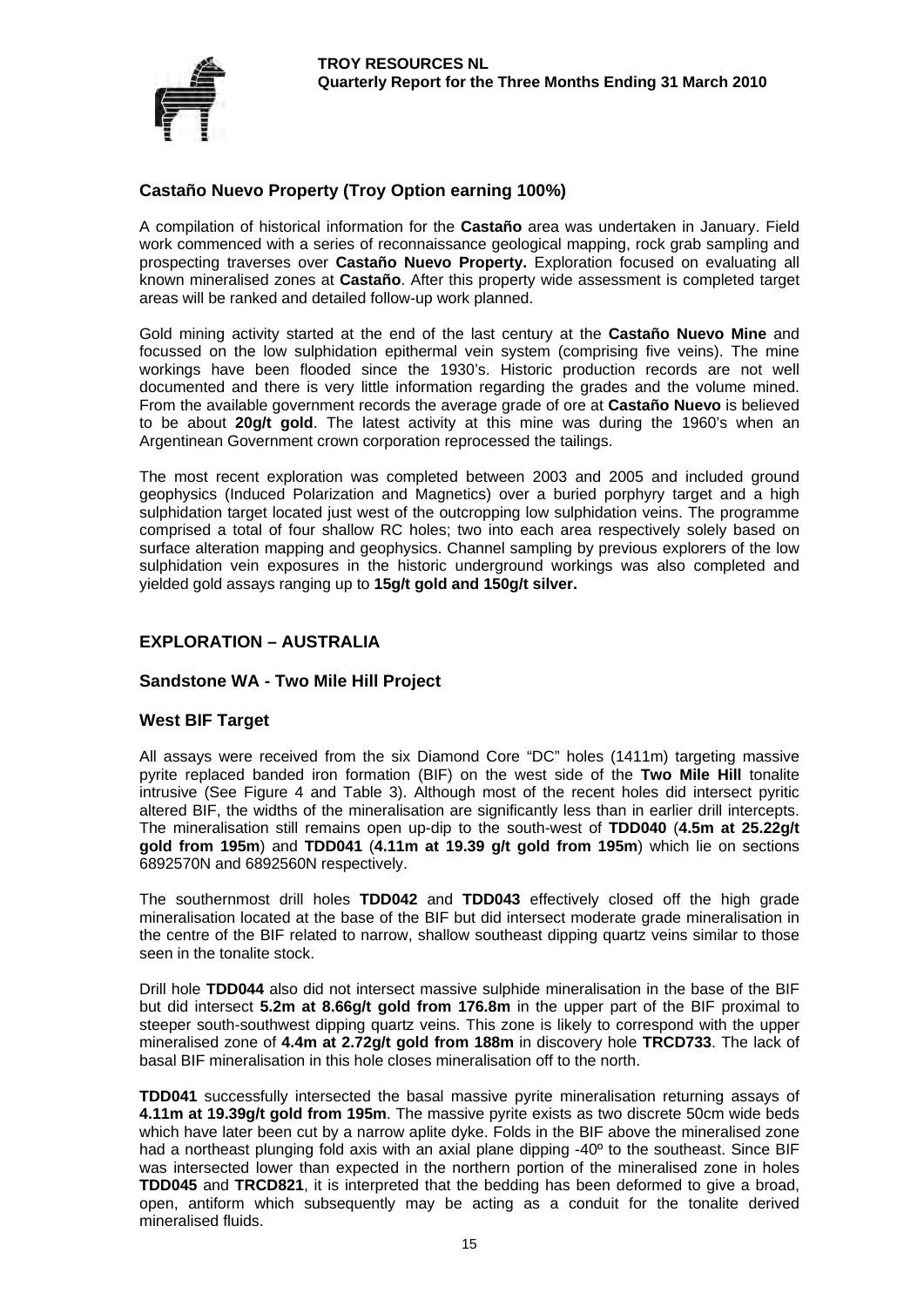



**Figure 4: Geology and Drill Collar Locations at Two Mile Hill West BIF Target and East BIF Target** 

### **Eastern BIF Target**

Two holes were drilled to intersect the BIF target on the eastern side of the **Two Mile Hill Pit**  (See Figure 4 and Table 4). The two infill holes were drilled (569m including 371m DC) with an RC pre-collar in the weathered saprolite (198m RC pre-collars). Both encountered problems caused by unconsolidated gravel in the top 10m as well a general lift in the hole in the upper saprolite.

**TRCD856A**, the northernmost of the two holes completed was drilled to an end depth of 265m. The BIF was intersected from 214m to 235.5m however 55% of it had been stoped out by tonalite apophyses including a portion of the anticipated mineralised zone, which contained a 30cm wide zone of recrystallised and remobilised massive pyrite. However, an intersection of **3.25m at 14.86g/t gold from 215.25** was reported in this hole.

**TRCD857** was drilled 20m to the south of **TRCD856A** to an end depth of 304m. The BIF was intersected from 220.5m to 240.15m and contained about 2% pyrite present in beds and veins. The bottom 75cm was strongly silica altered and brecciated, totally destroying the original BIF texture. Although this interval contained 30% disseminated pyrite, no encouraging gold values were returned.

The gold intersection in **TRCD856A** has shown that the massive pyrite BIF mineralisation on the east side of the tonalite has a strike length of 20m. It remains open down-dip to the northeast and along strike to the northwest for a short distance before being stopped out by the main tonalite stock.

A geological re-interpretation of the BIF mineralisation will be completed followed by a block model. A preliminary evaluation of the potential for mining, both open pit and underground will be completed in May.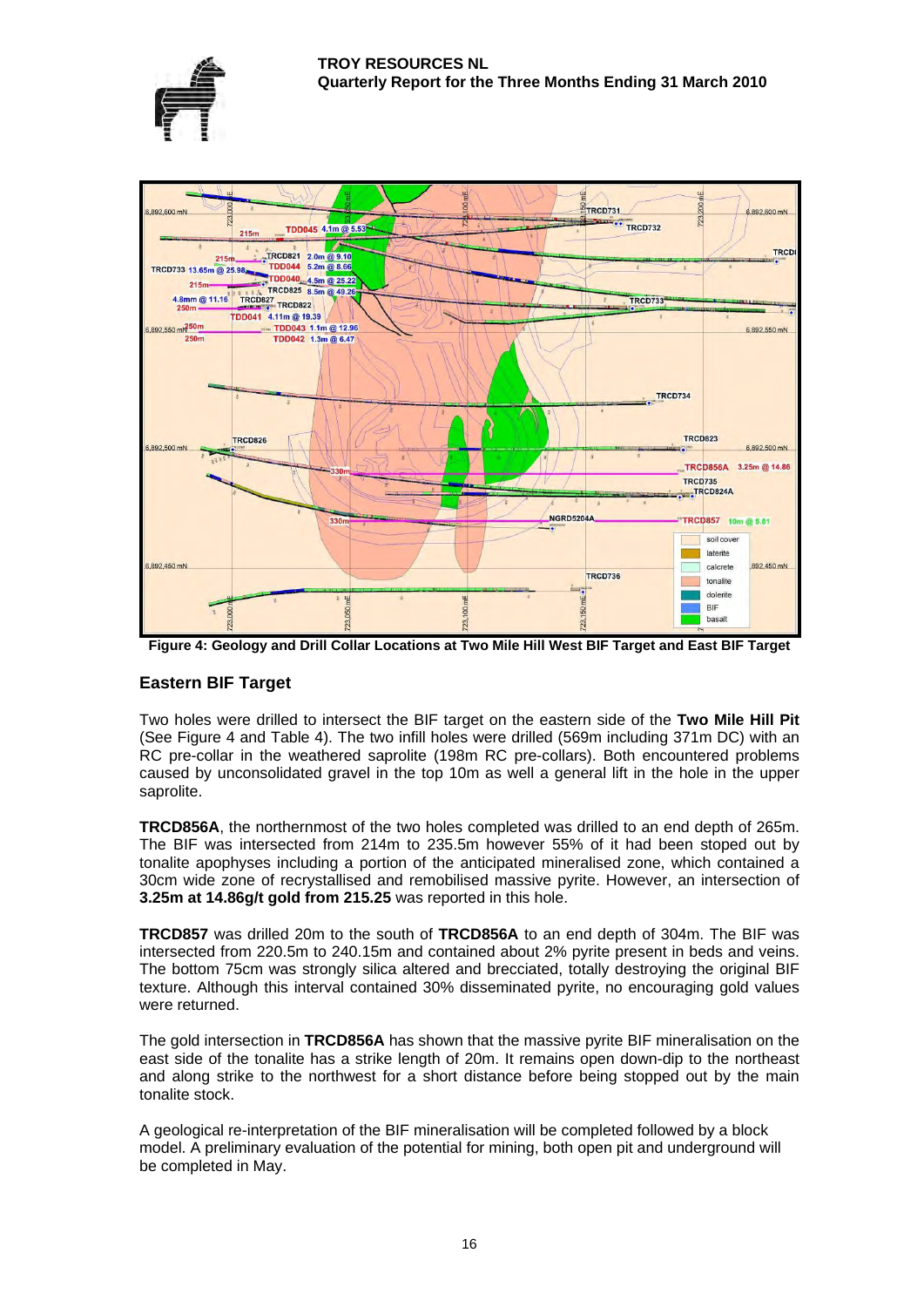

### **Sandstone Nickel JV (Western Areas earning up to 70%)**

During February two DC holes were completed and intersected nickel sulphide mineralisation at shallow depth in **"Area C"**. The target area has minimal outcrop, with no previous drilling for nickel (see Figure 5).

The first hole **WAD001**, drilled under RC hole **WARC008**, intersected komatiitic basalt and may have been drilled parallel to the strike of the underlying stratigraphy. The second hole **WAD002** intersected disseminated and vein style sulphides over a 30m interval starting from the base of oxidation to approximately 90m downhole depth. Preliminary Niton portable XRF estimates of the drill core returned spot values from **1.0% to 1.5% nickel** for the disseminated sulphides and up to **9.5% nickel** for the vein sulphides. Formal assays are required to confirm the Niton estimates.

The mineralisation in **WAD002** is interpreted to strike parallel to an underlying, magnetic banded iron formation. There is insufficient information at this stage to estimate the true width of the sulphide zone. Mineralisation occurs as disseminated, blebby, veined and locally brecciated sulphides which increase between 76m to 86m downhole depth. The host is a strongly carbonated ultramafic sequence. Drill hole **WAD 001** appears to have intersected the edge of the ultramafic sequence with minor sulphide to the north of **WAD 002**.

The intersection in **WAD002** is the first known significant occurrence of nickel sulphides reported at Sandstone.



A further two Diamond Core holes are in progess and results, including assays are expected early in the next quarter. Additional drilling as well as electromagnetic surveys are planned.

**Figure 5: Magnetic Image with Location of Recent Drilling in Areas A to D**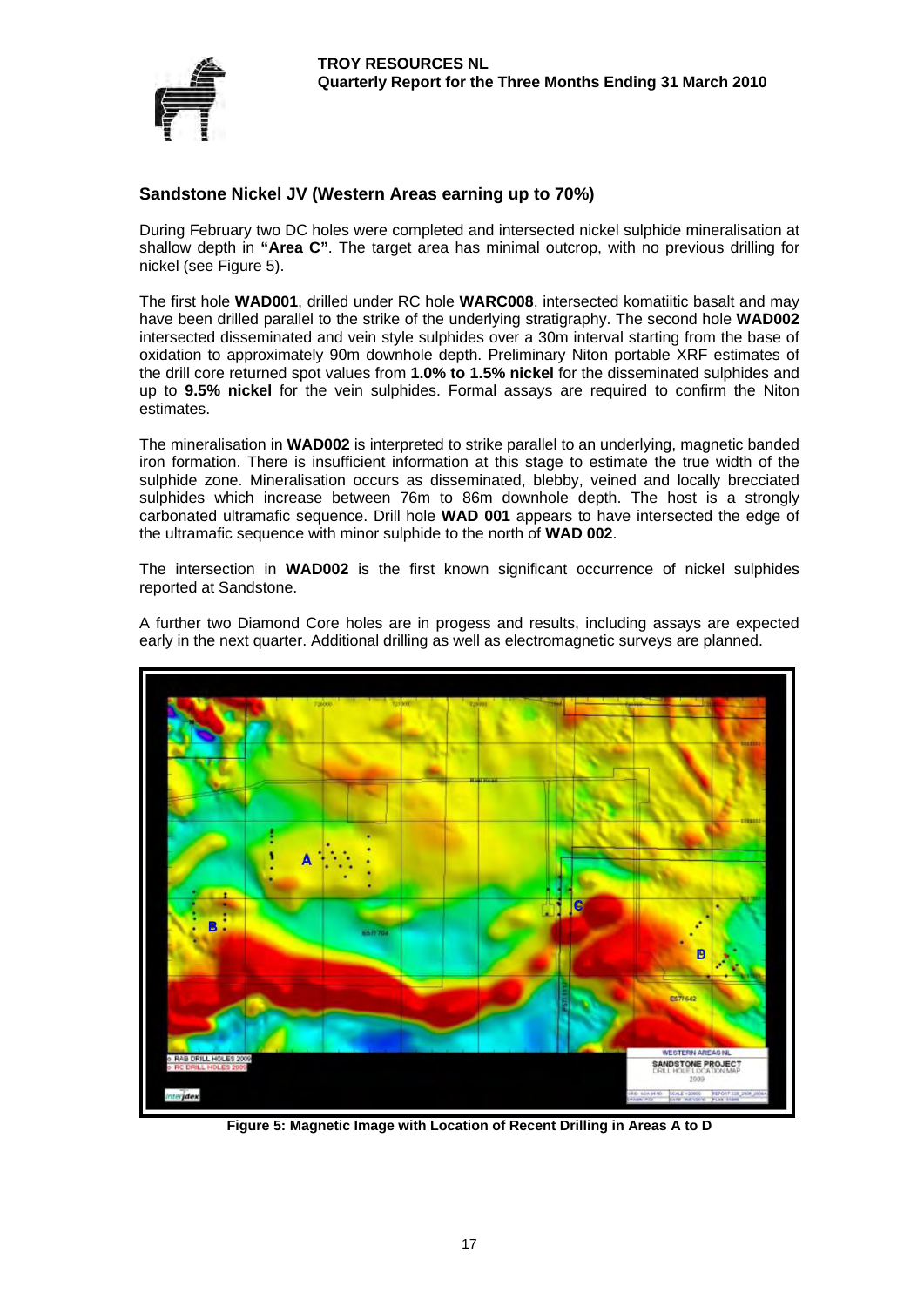

# **EXPLORATION – BRAZIL**

#### **Andorinhas Project (Troy 100% through Reinarda Mineração Ltda)**

#### **Coruja NE Deposit**

At **Coruja NE**, assays from the latest three twin RC holes returned **6m at 7.12 g/t gold from 15m** (**BBC260**), **1m at 7.69g/t gold from 44m** (**BBC261**) **and 1m at 0.94g/t gold from 7m**  (**BBC262**). These twin holes were drilled adjacent to earlier Rotary Air Blast (RAB) holes and confirmed the mineralisation previously intercepted. Check assays using the external laboratory of SGS in Brazil, showed good correlation with the RML laboratory.

A geological model was compiled and **Mineral Resource and Reserve Estimates** were completed for the **Coruja NE Zone** during the quarter. At **a 0.8g/t gold cut-off grade** the **Indicated Resource** is **166,700t at 3.65g/t gold** using an Inverse Distance Squared estimate with a top cut of **25g/t gold**. A **Probable Mining Reserve** Estimate and pit optimisation study resulted in a pit containing **64,200t at 4.76g/t gold containing 9,800oz.** This pit is scheduled to have a 5-month life based on a maximum mining rate of 250,000t per year.

A DC drilling program of six holes for about 700m is underway to test the **Coruja NE Target** at depth below the current Resource. By the end of the quarter, the first hole **BBD024** collared on the easternmost of the three planned sections was completed at a depth of 129.6m and encountered the targeted lode structure 110.5m downhole. The zone consisted of a 4m wide silicified biotite – pyrite altered zone which include a 0.35m wide quartz vein. Assays are pending. Drilling is continuing.

#### **Mamão Mine Exploration - Barbosa East Target**

A (4 hole/728.85m) underground Diamond Core drill program was completed to test the potential for a continuation of the **Mamão** mineralisation on the east of the **Barbosa Garimpeiro** underground workings. This underground drilling is part of a two stage program designed to follow-up and test the potential east of the **Barbosa workings** where earlier Troy shallow RC drilling produced encouraging results; the best of which was **MAC61: 3m at 25.77g/t gold**.

Visible gold was encountered in all four holes and significant assay results include; **MUD071: 5.07m at 7.28g/t gold, MUD072: 1.0m grading 5.18g/t gold** and **MUD073: 1.20m at 27.81g/t gold.** The current interpretation suggests this drilling has intercepted the eastern continuation of two of the **Mamão** mineralised lodes:

- **M1 Lode** situated below the **M2 Lode** and above the **Melechete Lode**; and
- **Melechete Lode**

The visible gold intercept on the **M1 Lode** (see Photo 1) that returned an assay of **137.98g/t gold over 0.90m from 93.70m downhole** represents a 10m step-out from the modeled **M1 Lode** position east of the old workings.

The gold intercepts interpreted as a continuation of the **Melechete Lode** east of the workings represent a down dip extension of the mineralisation about 100m below the earlier, shallower encouraging RC gold intercepts that included **MAC61** (see Figure 6 and Table 5).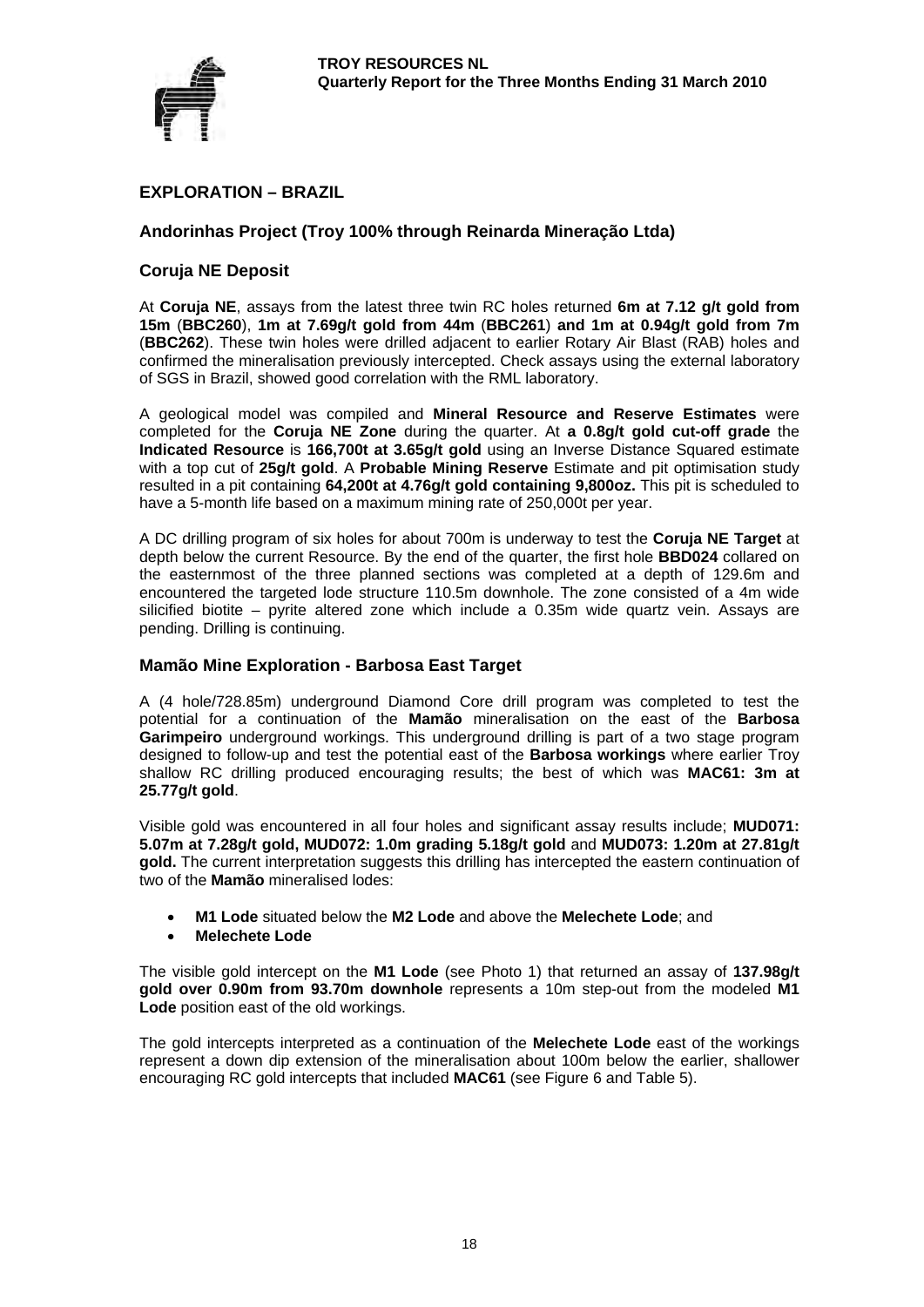



**Photo 1: Visible Gold from Hole MUD73 (0.90m grading 137.98g/t gold) interpreted to represent the M1 Lode at Barbosa East** 

Interpretation suggests there is potential to develop a mineralised lode located between 20m - 30m east of the old workings with over 100m of down dip extent. Additional infill and step-out drilling is planned.



**Figure 6: Barbosa East Drill Collar Plan with Significant Gold Intercepts**

### **Mamão Underground Exploration**

**Melechete Lode 1080mRL West Sill Drive:** development in progress. The average gold grade for Lode Channel Sampling was **0.45m at 26.49g/t gold** for the month of February. At the end of this reporting period the last Lode Channel returned **0.30m at 17.00g/t gold**. Current estimates are that there is about 13m remaining to be developed on this drive.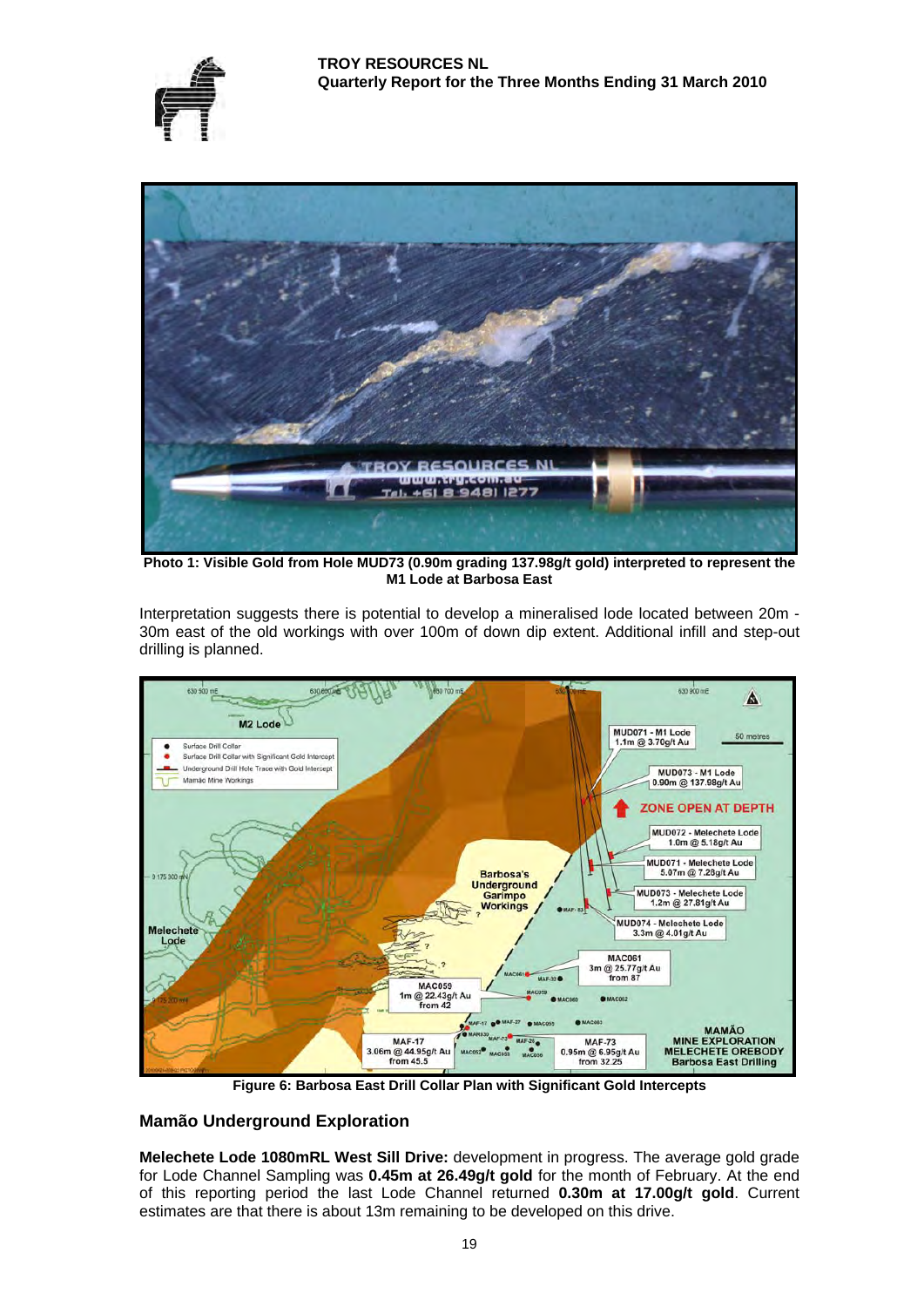

**Melechete 1080mRL East Sill Drive:** development in progress. Visible gold in quartz vein (see Photo 2a and Photo 2b). The average gold grade for Lode Channel Sampling was **0.70m at 34.78g/t gold** for the month of February. By the end of this reporting period development had ceased at the old **Barbosa** garimpeiro workings.

**M2 Lode 1120mRL West Sill Drive:** development continued but Lode Channel sampling yielded disappointing low grade assays. By the end of the quarter development was stopped.

Step-out drilling produced an assay of **1.50m at 3.34g/t gold** indicating that the low grade zone extends at least 15m to the west from the current face.

**M2 Lode1100mRL East Sill Drive:** development in progress. Average grade for Lode Channel samples of **1.2m at 37.48g/t gold.** At the end of this reporting period the last Lode Channel returned **0.80m at 143.30g/t gold**. Development is ongoing.

**M2 Lode 1100mRL West Sill Drive:** development in progress but Lode Channel sampling producing low gold grades.

A total of 1293 lode channel samples were collected this quarter from production stopes and development sill drives. **Mamão Mine** exploration drilling resulted in 651 drill samples collected and submitted for gold analysis.



**Photo 2a: Melechete 1080mRL East Sill Drive – High Grade Visible Gold** 



20 **Photo 2b: Melechete 1080mRL East Sill Drive – High Grade Visible Gold**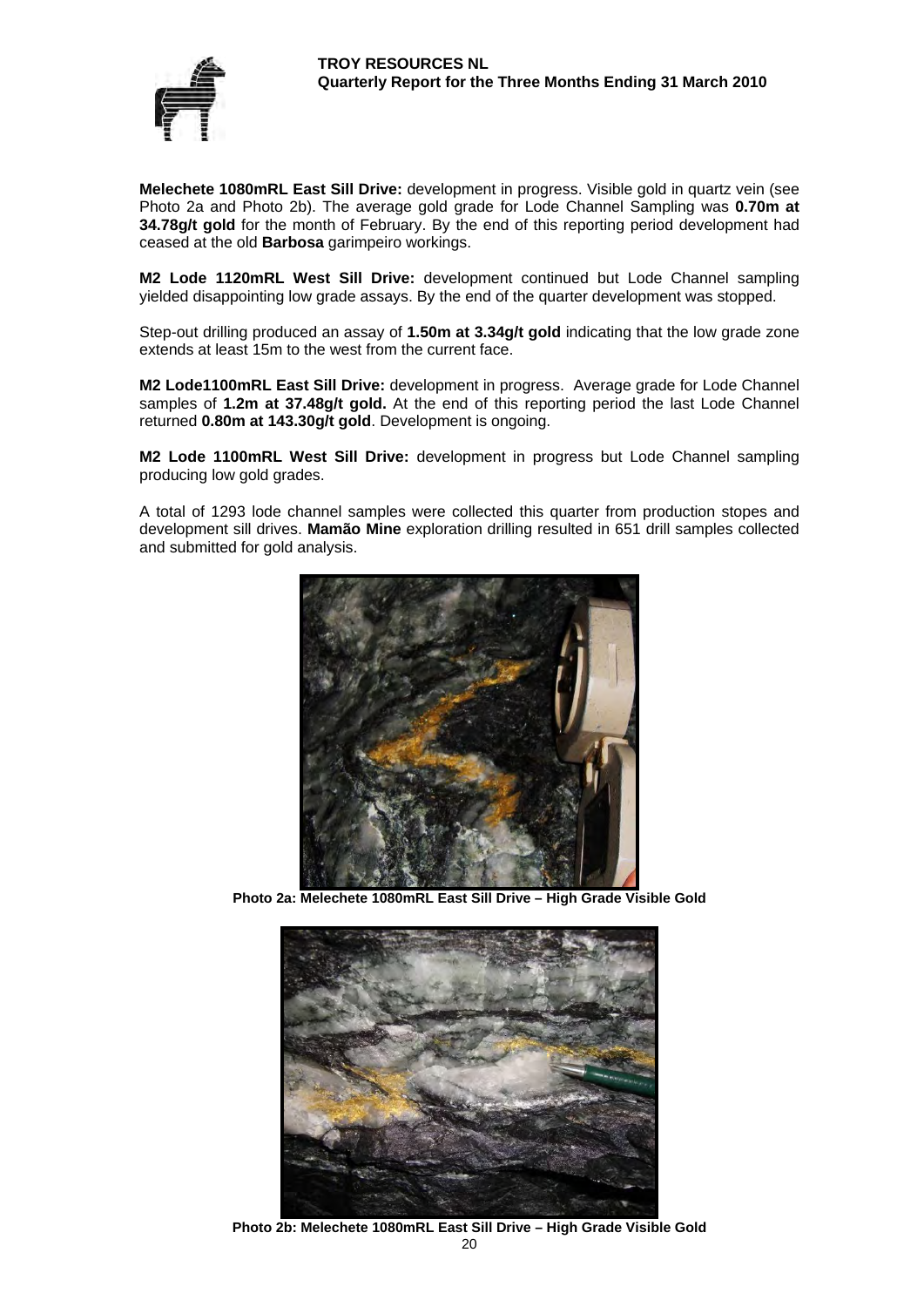

#### **FINANCIAL REPORT**

#### **CASH POSITION**

As at 31 March 2010, Troy within Australia held A\$21.0 million in available cash with major Australian banks and 558 ounces of gold awaiting sale (A\$0.7M at A\$1,213 per ounce). This equates to a total of approximately A\$21.7 million of liquid assets. In addition, Troy held A\$2.8 million in cash deposits as security for various environmental bonds.

Troy's wholly owned Brazilian and Canadian/Argentine subsidiaries held cash deposits of A\$5.9 million. Reinarda Mineração Ltda ("RML") held 23 ounces of gold awaiting sale (A\$0.03m at A\$1,213 per ounce).

The Troy group's available cash and other liquid assets was approximately A\$27.6 million as at 31 March 2010. Troy also held investments in listed securities with market values totalling A\$3.8 million as at 31 March 2010.

#### **GOLD SALES**

Gold sales from the Sandstone operation for the quarter were 8,948 ounces at an average price of A\$1,224 per ounce. The average Cash Cost was A\$1,039 per ounce which gives a Cash Margin of \$205 per ounce for the quarter.

During the quarter, RML sold 10,799 ounces of gold (approx. 6,400 ounces were produced during the December quarter) at an average price of US\$1,105 per ounce. The average Cash Cost was US\$669 per ounce, which gives a Cash Margin of US\$436 per ounce for the quarter.

Approximately 1,800 ounces of pure gold equivalent were stolen from RML's Andorinhas project during an armed robbery on 22 February 2010. This gold was fully insured and the payout is expected by the end of the financial year.

The stolen gold is currently recorded on the balance sheet as a receivable from the Company's Brazilian insurers at the cost of production. The full value and margin above cost will be recognised once the Company receives the insurance payout.

#### **HEDGING**

The Troy group is totally unhedged.

#### **EXPLORATION EXPENDITURE**

During the quarter, exploration expenditure incurred was A\$2.1 million of which A\$1.1 million was incurred in Australia, A\$0.2 million in Brazil and balance of A\$0.8 million in Argentina.

#### **CAPITAL EXPENDITURE**

Capital and development expenditure during the quarter was \$A9.4 million. This was made up of plant and equipment expenditure in Australia of A\$0.3 million, development expenditure in Argentina on the new Casposo Project of \$A7.4 million, plant and equipment expenditure at the Andorinhas Project in Brazil of A\$0.3 million and ongoing underground development for the Andorinhas Project of A\$1.4 million.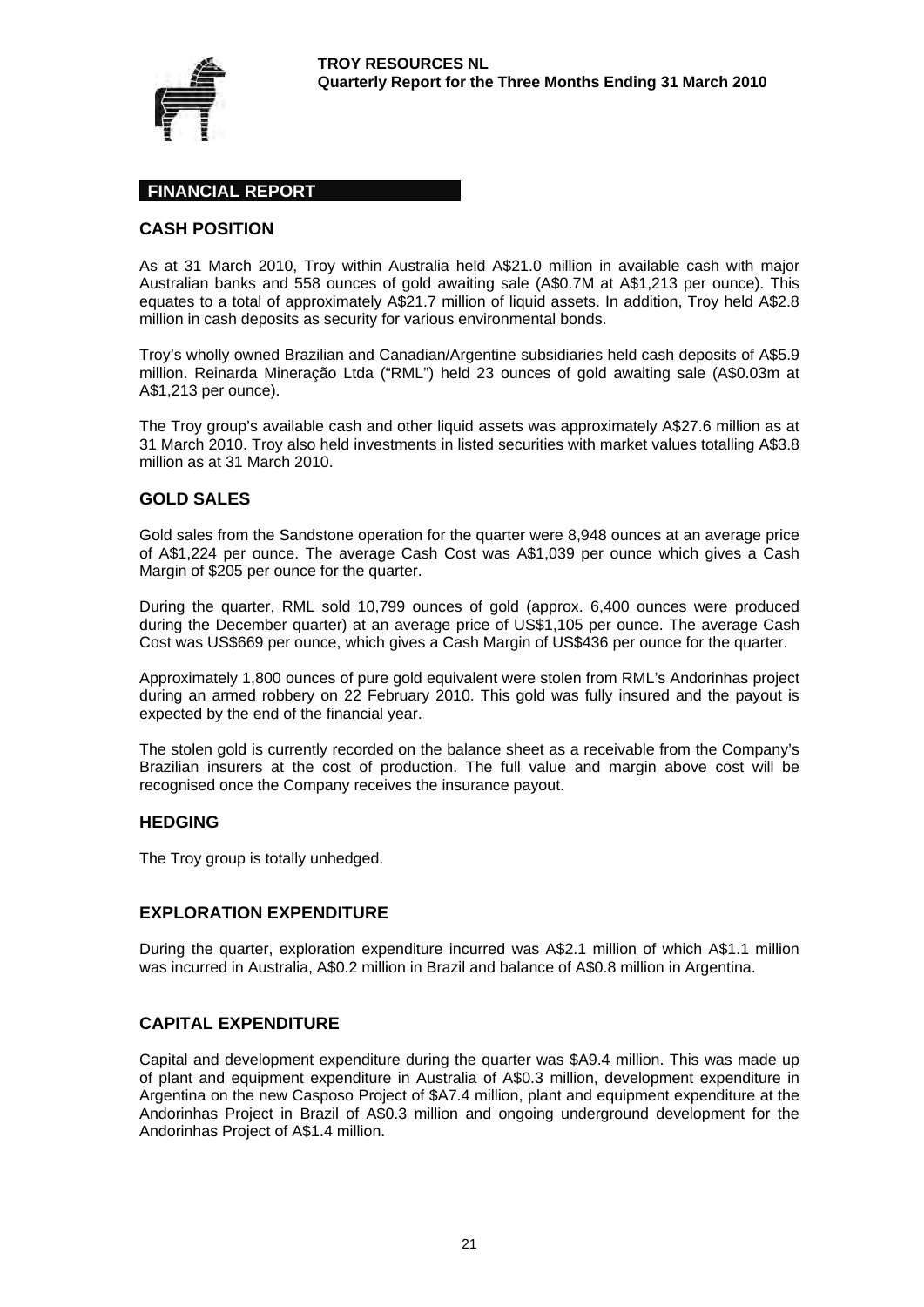

#### **ATTRIBUTION STATEMENTS**

*Geological information in this Report has been compiled by Troy's Vice President Exploration & Business Development, Peter Doyle, who:* 

- *Is a full time employee of Troy Resources NL*
- *Has sufficient experience which is relevant to the type of deposit under consideration and to the activity which he is undertaking to qualify as a Competent Person as defined in the 2004 Edition of the 'Australasian Code for Reporting of Exploration Results, Mineral Resources and Ore Reserves'*
- *Is a Member of the Australasian Institute of Mining and Metallurgy*
- *Has consented in writing to the inclusion of this data*

*Information of a scientific or technical nature in this report was prepared under the supervision of Peter J. Doyle, Vice President Exploration and Business Development of Troy, a "qualified person" under National Instrument 43-101 – "Standards of Disclosure for Mineral Projects", a Fellow of the Australasian Institute of Mining and Metallurgy. Mr. Doyle has sufficient experience, which is relevant to the style of mineralisation and type of deposit under consideration, and to the activity he is undertaking, to qualify as a "competent person" as defined in the 2004 edition of the "Australasian Code for Reporting of Exploration Results, Mineral Resources*  and Ore Reserves". Mr. Doyle has reviewed and approved the information contained in this report. For further *information regarding the Company's projects in Brazil, Australia and Argentina, including a description of Troy's quality assurance program, quality control measures, the geology, samples collection and testing procedures please refer to the technical reports filed which are available under the Company's profile at www.sedar.com or on the company's website.* 

*This report contains forward-looking statements. These forward-looking statements reflect management's current beliefs based on information currently available to management and are based on what management believes to be reasonable assumptions. A number of factors could cause actual results, performance, or achievements to differ materially from the results expressed or implied in the forward looking statements. Such factors include, among others, future prices of gold, the actual results of current production, development and/or exploration activities, changes in project parameters as plans continue to be refined, variations in ore grade or recovery rates, plant and/or equipment failure, delays in obtaining governmental approvals or in the commencement of operations.* 

| Table 1: Casposo Project - Julieta Zone<br><b>Preliminary Reverse Circulation In-Fill Drilling 2010</b><br>Significant - Gold - Silver and Gold_eq Assay Intersections (>2g/t Au_eq) |             |                     |                       |                   |                     |                    |           |                     |               |                        |                  |
|--------------------------------------------------------------------------------------------------------------------------------------------------------------------------------------|-------------|---------------------|-----------------------|-------------------|---------------------|--------------------|-----------|---------------------|---------------|------------------------|------------------|
| Hole ID                                                                                                                                                                              | East<br>(m) | <b>North</b><br>(m) | <b>Azimuth</b><br>(°) | <b>Dip</b><br>(°) | <b>Depth</b><br>(m) | <b>From</b><br>(m) | To<br>(m) | Length $(*)$<br>(m) | Gold<br>(g/t) | <b>Silver</b><br>(g/t) | Gold_eq<br>(g/t) |
| <b>RCJ-10-</b>                                                                                                                                                                       | 2433964.54  | 6551656.59          | $NOOO^{\circ}E$       | -90               | 100                 | 6.00               | 7.00      | 1.00                | 2.68          | 12.00                  | 2.85             |
| 35                                                                                                                                                                                   |             |                     |                       |                   |                     | 57.00              | 59.00     | 2.00                | 2.06          | 8.00                   | 2.17             |
|                                                                                                                                                                                      |             |                     |                       |                   |                     | 76.00              | 79.00     | 3.00                | 2.20          | 14.00                  | 2.40             |
| <b>RCJ-10-</b>                                                                                                                                                                       | 2433955.24  | 6551624.69          | $N090^{\circ}E$       | $-50$             | 100                 | 45.00              | 46.00     | 1.00                | 1.93          | 10.00                  | 2.07             |
| 36                                                                                                                                                                                   |             |                     |                       |                   |                     | 59.00              | 62.00     | 3.00                | 5.03          | 34.00                  | 5.52             |
|                                                                                                                                                                                      |             |                     |                       |                   |                     | 69.00              | 72.00     | 3.00                | 2.45          | 8.00                   | 2.56             |
| <b>RCJ-10-</b><br>38                                                                                                                                                                 | 2433993.92  | 6551609.18          | NOOO <sup>o</sup> E   | $-90$             | 102                 | 33.00              | 41.00     | 8.00                | 6.52          | 31.00                  | 6.96             |
| Including                                                                                                                                                                            |             |                     |                       |                   |                     | 34.00              | 38.00     | 4.00                | 10.79         | 46.00                  | 11.45            |
|                                                                                                                                                                                      |             |                     |                       |                   |                     | 52.00              | 57.00     | 5.00                | 3.34          | 15.00                  | 3.55             |
|                                                                                                                                                                                      |             |                     |                       |                   |                     | 81.00              | 84.00     | 3.00                | 5.32          | 24.00                  | 5.66             |
| <b>RCJ-10-</b><br>39                                                                                                                                                                 | 2433999.47  | 6551591.16          | $NOOO^{\circ}E$       | -90               | 103                 | 12.00              | 13.00     | 1.00                | 9.36          | 35.00                  | 9.86             |
|                                                                                                                                                                                      |             |                     |                       |                   |                     | 44.00              | 56.00     | 12.00               | 7.99          | 43.00                  | 8.60             |
| Including                                                                                                                                                                            |             |                     |                       |                   |                     | 44.00              | 47.00     | 3.00                | 10.71         | 46.00                  | 11.37            |
| Including                                                                                                                                                                            |             |                     |                       |                   |                     | 51.00              | 53.00     | 2.00                | 18.88         | 139.00                 | 20.87            |
|                                                                                                                                                                                      |             |                     |                       |                   |                     | 60.00              | 63.00     | 3.00                | 6.21          | 31.00                  | 6.65             |

**This Quarterly Report is available on Troy's Website at www.try.com.au and under Troy's profile on SEDAR at www.sedar.com.** 

**Note:** *(\*) denotes width is downhole length of drill core as true width cannot be accurately calculated.*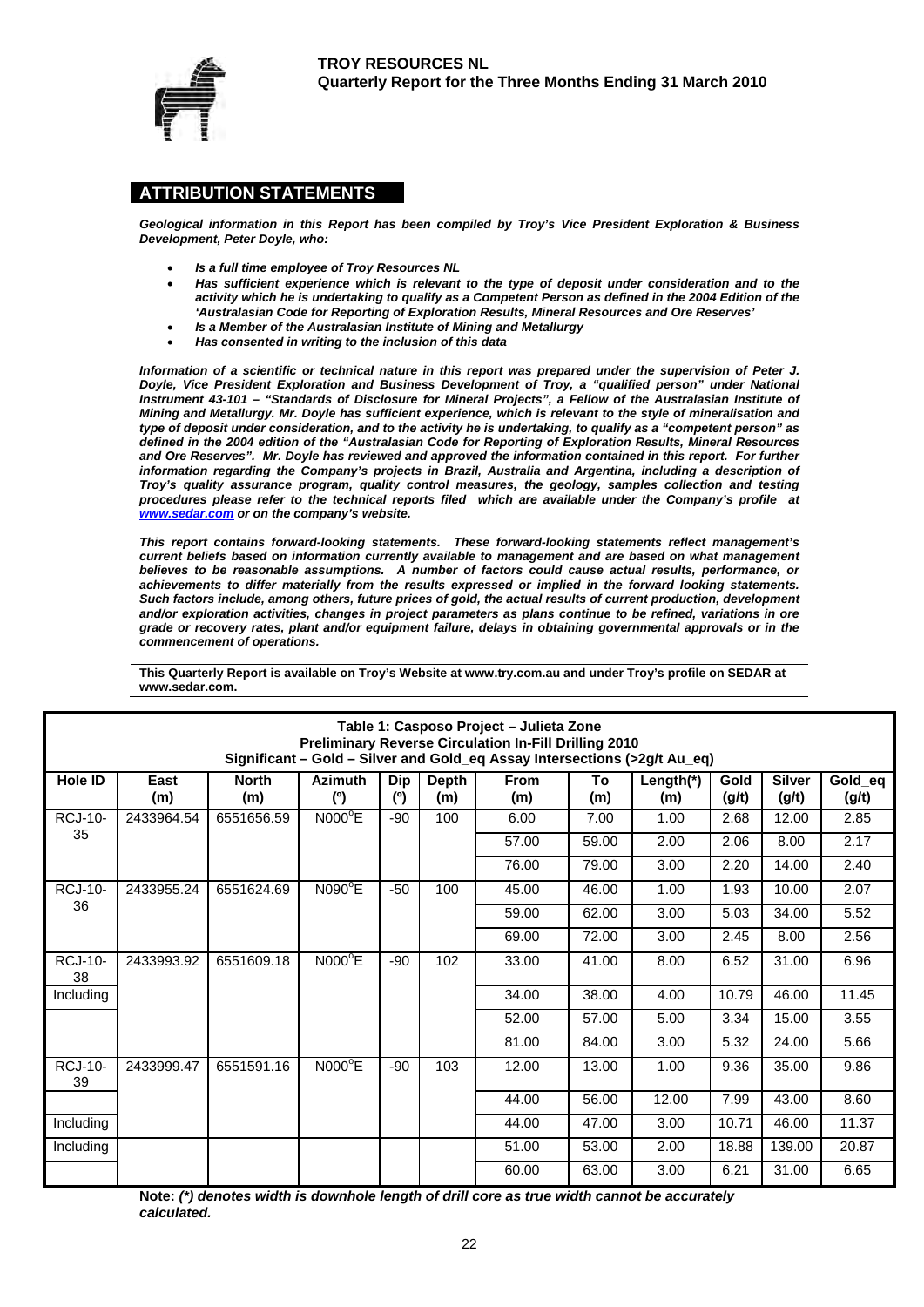

**Note: Gold equiv. = 70 Silver : 1 Gold** 

**All samples were prepared and assayed by Alex Stewart (Assayers) Argentina Laboratory in Mendoza Argentina.** 

- **Au by FA and either a gravimetric or AAS finish, using method Au4-50 or Au4A-50 for samples with Au>10 g/t**
- **Ag by three techniques: four-acid digestion followed by AAS reading for check samples up to February 2006, aqua regia digestion followed by inductively coupled plasma with optical emission spectroscopy (ICP-OES) reading for all samples in mineralized intersections after February 2006. Method numbers were GMA, ICP-AR-39 and Ag4A-50.**

|              | Table 2: Casposo Project – Kamila- Mercado Gap Zone                       |             |                 |       |              |             |        |           |       |               |         |  |
|--------------|---------------------------------------------------------------------------|-------------|-----------------|-------|--------------|-------------|--------|-----------|-------|---------------|---------|--|
|              | RC In-Fill Drilling 2009/10                                               |             |                 |       |              |             |        |           |       |               |         |  |
|              | Significant - Gold - Silver and Gold_eq Assay Intersections (.2g/t Au_eq) |             |                 |       |              |             |        |           |       |               |         |  |
| Hole ID      | East                                                                      | <b>Nort</b> | <b>Azimuth</b>  | Dip   | <b>Depth</b> | <b>From</b> | To     | Length(*) | Gold  | <b>Silver</b> | Gold_eq |  |
|              | (m)                                                                       | (m)         | (°)             | (º)   | (m)          | (m)         | (m)    | (m)       | (g/t) | (g/t)         | (g/t)   |  |
| RC-09-<br>21 | 2438735.60                                                                | 6548688.45  | $N090^{\circ}E$ | $-65$ | 185.00       | 138.00      | 142.00 | 4.00      | 3.77  | 186.00        | 6.43    |  |
| Including    |                                                                           |             |                 |       |              | 138.00      | 140.00 | 2.00      | 7.06  | 293.00        | 11.25   |  |
| RC-10-<br>23 | 2438687.65                                                                | 6548700.56  | $N090^{\circ}E$ | $-75$ | 241.00       | 237.00      | 238.00 | 1.00      | 1.84  | 285.00        | 5.91    |  |
| RC-10-<br>25 | 2438676.00                                                                | 6548676.00  | $N090^{\circ}E$ | $-60$ | 300.00       | 186.00      | 188.00 | 2.00      | 1.20  | 259.00        | 4.90    |  |
| RC-10-<br>26 | 2438657.50                                                                | 6548731.50  | $N090^{\circ}E$ | $-75$ | 274.00       | 252.00      | 253.00 | 1.00      | 0.86  | 177.00        | 3.39    |  |

**Note:** *(\*) denotes width is downhole length of drill core as true width cannot be accurately calculated.* 

**Note: Gold equiv. = 70 Silver : 1 Gold** 

**All samples were prepared and assayed by Alex Stewart (Assayers) Argentina Laboratory in Mendoza Argentina.** 

 **Au by FA and either a gravimetric or AAS finish, using method Au4-50 or Au4A-50 for samples with Au>10 g/t** 

 **Ag by three techniques: four-acid digestion followed by AAS reading for check samples up to February 2006, aqua regia digestion followed by inductively coupled plasma with optical emission spectroscopy (ICP-OES) reading for all samples in mineralized intersections after February 2006. Method numbers were GMA, ICP-AR-39 and Ag4A-50.**

| <b>Table 3: Sandstone Project</b><br>Two Mile Hill - West BIF Target Diamond Core "DC" Drilling<br><b>Drill Assay Results - Gold Intersections</b> |             |                     |                       |                   |                     |                    |           |                  |               |  |  |
|----------------------------------------------------------------------------------------------------------------------------------------------------|-------------|---------------------|-----------------------|-------------------|---------------------|--------------------|-----------|------------------|---------------|--|--|
| <b>Hole</b><br>ID                                                                                                                                  | East<br>(m) | <b>North</b><br>(m) | <b>Azimuth</b><br>(°) | <b>Dip</b><br>(°) | <b>Depth</b><br>(m) | <b>From</b><br>(m) | To<br>(m) | Length(*)<br>(m) | Gold<br>(g/t) |  |  |
| TDD045                                                                                                                                             | 723010      | 6892590             | 270                   | -90               | 228.80              | 126.50             | 128.00    | 1.50             | 19.78         |  |  |
| Including                                                                                                                                          |             |                     |                       |                   |                     | 126.50             | 127.20    | 0.50             | 42.11         |  |  |
|                                                                                                                                                    |             |                     |                       |                   |                     | 199.90             | 204.00    | 4.10             | 5.53          |  |  |
| Including                                                                                                                                          |             |                     |                       |                   |                     | 200.90             | 201.20    | 0.30             | 60.57         |  |  |
| TDD040                                                                                                                                             | 723013      | 6892570             | 270                   | -84               | 211.20              | 195.00             | 199.50    | 4.5              | 25.22         |  |  |
| Including                                                                                                                                          |             |                     |                       |                   |                     | 196.50             | 198.50    | 2                | 56.10         |  |  |
| TDD042                                                                                                                                             | 723012      | 6892550             | 270                   | $-87$             | 217.30              | 176.70             | 178.0o    | 1.3              | 6.47          |  |  |
|                                                                                                                                                    |             |                     |                       |                   |                     | 202.0              | 203.5     | 1.5              | 15.40         |  |  |
| TDD043                                                                                                                                             | 723012      | 6892550             | 270                   | -84               | 214.30              | 157.70             | 158.8     | 1.1              | 12.96         |  |  |
| TDD044                                                                                                                                             | 723013      | 6892580             | 270                   | $-87$             | 220.10              | 176.80             | 182.0     | 5.2              | 8.66          |  |  |
| Including                                                                                                                                          |             |                     |                       |                   |                     | 179.45             | 182.0     | 2.55             | 15.03         |  |  |
| <b>TDD041</b>                                                                                                                                      | 723012      | 6892560             | 270                   | -84               | 214.20              | 195.00             | 199.10    | 4.1              | 19.49         |  |  |

**Note:** *(\*) denotes width is downhole length of drill core as true width cannot be accurately calculated.*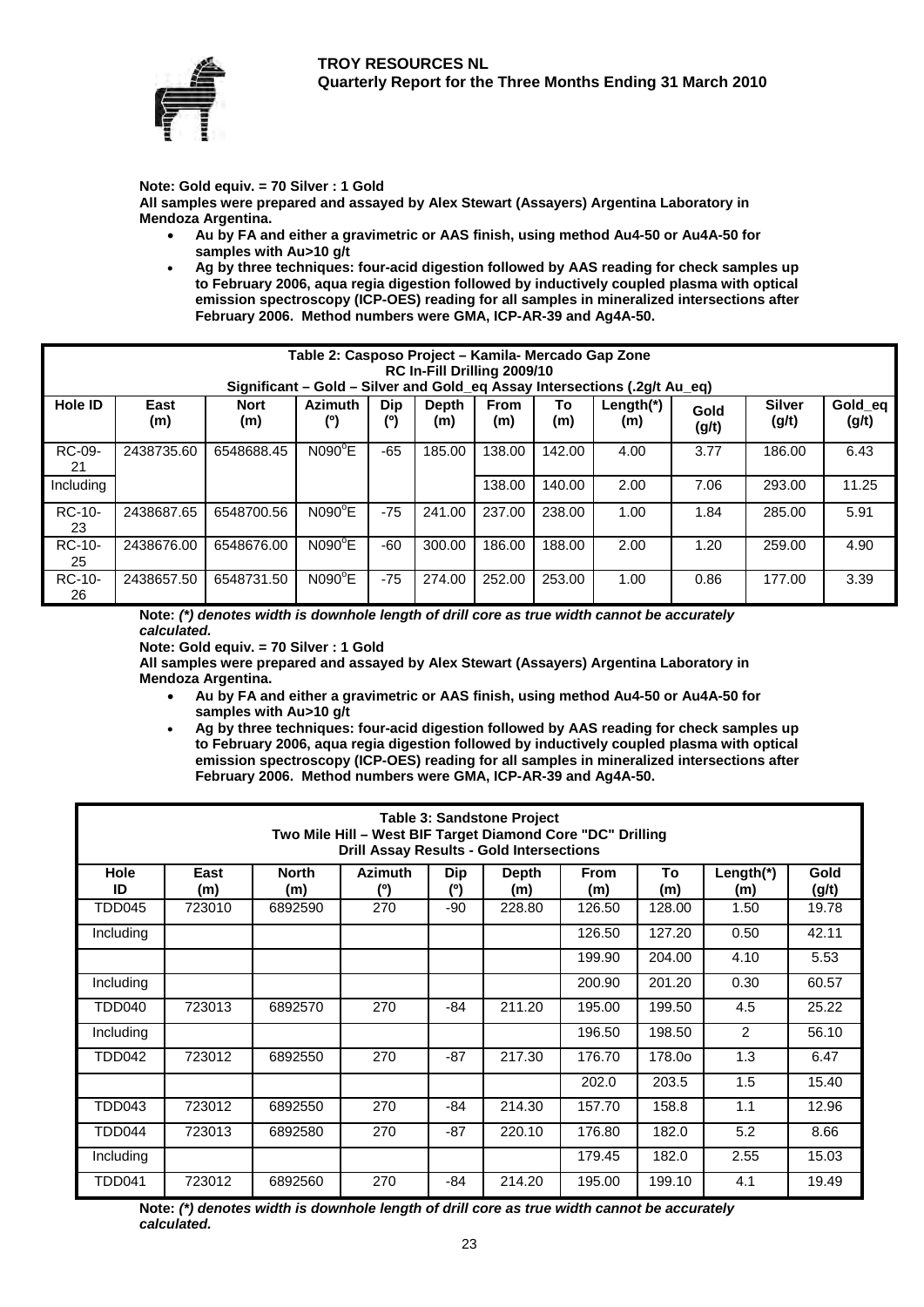

#### **Note: 5 metre composites**

**All samples were prepared and assayed by SGS Mineral Services Laboratory and Genalysis Laboratory Services Pty Ltd - INTERTEK Group Laboratory in Perth, Western Australia using Method FAA505 being Fire Assay on a 50 gram charge with an AAS finish** 

| Table 4: Sandstone Project<br>Two Mile Hill Diamond Core "DC" Drilling East BIF Target<br>Significant Drill Assay Results - Gold Intersections (>2g/t Gold)                                     |        |         |     |     |       |        |        |        |          |       |  |  |
|-------------------------------------------------------------------------------------------------------------------------------------------------------------------------------------------------|--------|---------|-----|-----|-------|--------|--------|--------|----------|-------|--|--|
| East<br><b>North</b><br><b>RL</b><br><b>Azimuth</b><br>Gold<br>Dip<br><b>From</b><br>Length(*)<br>Depth<br>To<br>Hole ID<br>(%<br>(g/t)<br>(0)<br>(m)<br>(m)<br>(m)<br>(m)<br>(m)<br>(m)<br>(m) |        |         |     |     |       |        |        |        |          |       |  |  |
| TRCD856A                                                                                                                                                                                        | 723190 | 6892490 | 521 | 270 | $-65$ | 265.00 | 215.30 | 218.50 | 3.20     | 14.86 |  |  |
|                                                                                                                                                                                                 |        |         |     |     |       |        | 227.00 | 228.00 | 1.00     | 3.63  |  |  |
|                                                                                                                                                                                                 |        |         |     |     |       |        | 245.00 | 248.00 | 3.00     | 2.18  |  |  |
|                                                                                                                                                                                                 |        |         |     |     |       |        | 256.00 | 257.00 | 1.00     | 6.76  |  |  |
| TRCD857                                                                                                                                                                                         | 723193 | 6892470 | 521 | 270 | $-65$ | 304.00 | 40.00  | 50.00  | $10.00*$ | 5.81  |  |  |
|                                                                                                                                                                                                 |        |         |     |     |       |        | 289.0  | 290.00 | 1.00     | 3.28  |  |  |

**Note:** *(\*) denotes width is downhole length of drill core as true width cannot be accurately calculated.* 

*All samples were prepared and assayed by SGS Mineral Services Laboratory and Genalysis Laboratory Services Pty Ltd - INTERTEK Group Laboratory in Perth, Western Australia using Method FAA505 being Fire Assay on a 50 gram charge with an AAS finish* 

| Table 5: Andorinhas Project Diamond Core Drilling<br>Significant Gold Assays - Mamão Mine (> 2g/t gold) |             |                     |                       |                   |                     |                    |           |                  |                     |                              |  |
|---------------------------------------------------------------------------------------------------------|-------------|---------------------|-----------------------|-------------------|---------------------|--------------------|-----------|------------------|---------------------|------------------------------|--|
| Hole ID                                                                                                 | East<br>(m) | <b>North</b><br>(m) | <b>Azimuth</b><br>(°) | <b>Dip</b><br>(°) | <b>Depth</b><br>(m) | <b>From</b><br>(m) | To<br>(m) | Length(*)<br>(m) | Gold<br>(g/t)       | <b>Target</b>                |  |
| <b>MUD053</b>                                                                                           | 630639.72   | 9175313.7           | 185                   | $-42$             | 59.15               | 51.6               | 52.4      | 0.80             | 18.20               | Melechete                    |  |
| <b>MUD054</b>                                                                                           | 630639.72   | 9175313.7           | 236                   | $-31$             | 80.30               | 67.80              | 69.00     | 1.20             | 36.00               | Melechete                    |  |
| <b>MUD055</b>                                                                                           | 630639.72   | 9175313.7           | 150                   | $-41$             | 71.60               | 48.45              | 49.00     | 0.55             | 19.60               | Melechete                    |  |
| <b>MUD056</b>                                                                                           | 630639.72   | 9175313.7           | 130                   | $-29$             | 71.60               | 62.70              | 63.20     | 0.50             | 8.74                | Melechete                    |  |
| <b>MUD058</b>                                                                                           | 630639.72   | 9175313.7           | 202                   | $-73$             | 65.20               | 57.20              | 58.50     | 1.30             | 19.88               | Melechete                    |  |
| <b>MUD059</b>                                                                                           | 630639.72   | 9175313.7           | 106                   | $-46$             | 80.30               | 69.10              | 69.60     | 0.50             | 9.73                | Melechete                    |  |
| <b>MUD060</b>                                                                                           | 630639.72   | 9175313.7           | 272                   | $-62$             | 89.00               | 83.90              | 86.15     | 2.25             | 18.46               | Melechete                    |  |
| MUD061                                                                                                  | 9175315     | 630642              | 278                   | $-80$             | 83.30               | 68.90              | 71.00     | 2.10             | 10.93               | Melechete<br>1080 infill     |  |
| <b>MUD062</b>                                                                                           | 9175315     | 630642              | $\overline{78}$       | $-78$             | 80.80               | 69.80              | 72.95     | 3.15             | 13.49               | Melechete<br>1080 infill     |  |
| <b>MUD063</b>                                                                                           | 9175315     | 630642              | 80                    | -60               | 92.75               | 69.60              | 71.15     | 1.55             | 24.74               | Melechete<br>1080 infill     |  |
| MUD064                                                                                                  | 9175315     | 630642              | 87                    | $-49$             | 107.85              | 82.20              | 83.35     | 1.15             | 2.67                | Melechete<br>1080 infill     |  |
| MMD014                                                                                                  | 630799.36   | 9175477.7           | 176                   | $-50$             | 50.60               | 38.9               | 40.10     | 1.20             | 53.44               | M <sub>2</sub> Lode          |  |
| ***MAC054                                                                                               | 630736.17   | 9175180.34          | 0                     | $-90$             | 49.00               | 47.00              | 49.00     | 2.00             | 39.48               | Barbosa<br>East              |  |
| ***MAC059                                                                                               | 630765.27   | 9175201.84          | $\mathbf 0$           | -90               | 90.00               | 42.00              | 43.00     | 1.00             | $\overline{2}$ 2.43 | Barbosa<br>East              |  |
| ***MAC061                                                                                               | 630764.31   | 9175220.97          | $\mathbf 0$           | $-90$             | 91.00               | 87.00              | 90.00     | 3.00             | 25.77               | Barbosa<br>East              |  |
| ***MA-F17                                                                                               | 630714.94   | 9175177.37          | 210                   | $-70$             | 80.30               | 45.5               | 48.56     | 3.06             | 44.95               | Barbosa<br>East              |  |
| ***MA-F21                                                                                               | 630718.71   | 9175222.41          | $\Omega$              | $-90$             | 122.43              | 106.45             | 109.76    | 3.31             | 16.19               | Barbosa<br>East              |  |
| ***MAF-73                                                                                               | 630750.03   | 9175170.23          | 180                   | $-65$             | 192.90              | 32.25              | 33.17     | 0.95             | 6.95                | Barbosa<br>East              |  |
| MUD071                                                                                                  | 630797,52   | 9175454,94          | 173                   | $-23$             | 167.25              | 101.20             | 102.30    | 1.10             | 3.70                | Barbosa<br>East<br>Melechete |  |
| And                                                                                                     |             |                     |                       |                   |                     | 156.73             | 161.80    | 5.07             | 7.28                | Barbosa<br>East<br>Melechete |  |